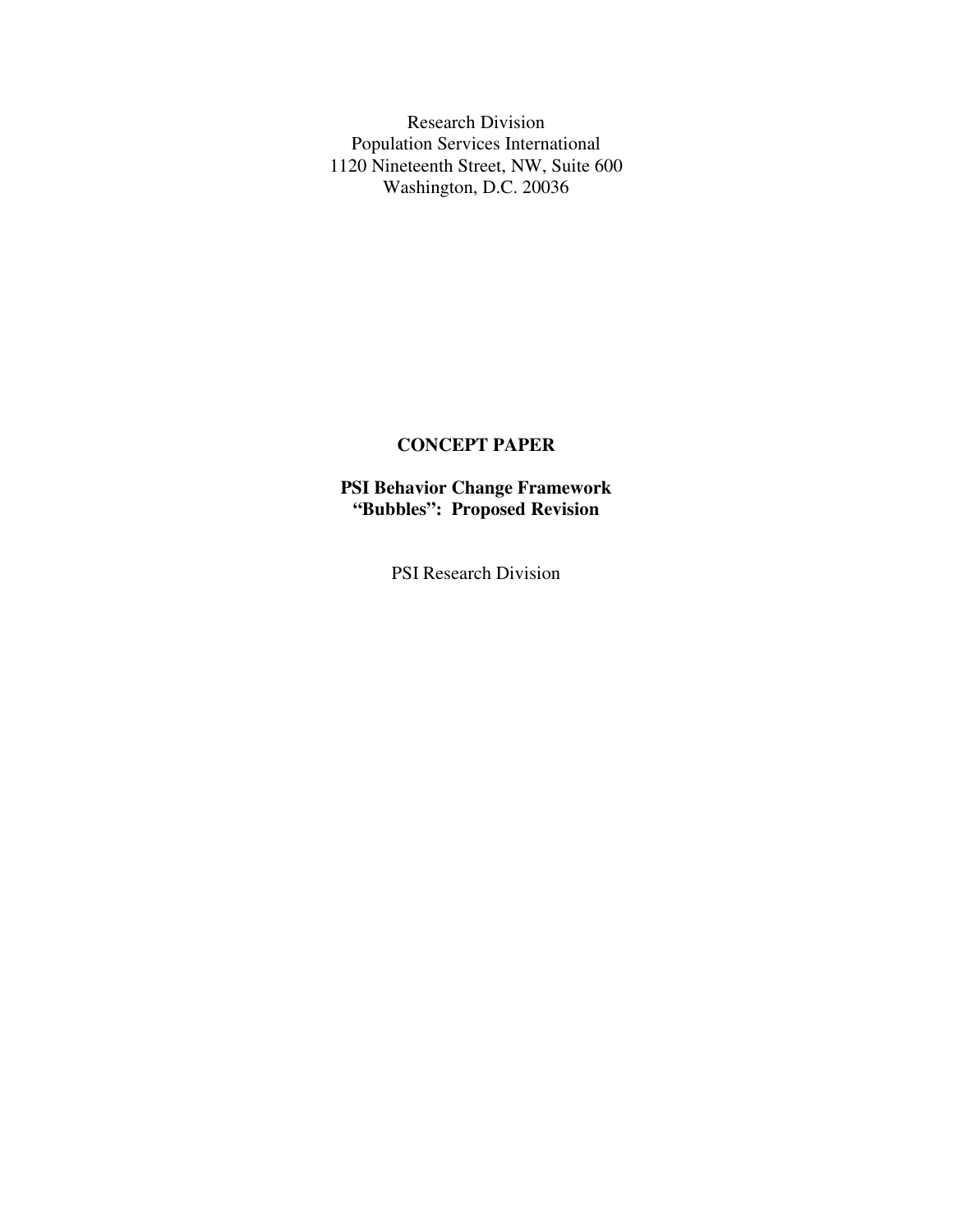#### Population Services International 2004



Population Services International (PSI) delivers reproductive and other health products, services and information to enable low income and vulnerable people to change their behaviors and lead healthier lives.

#### **Contact Information**

Steven Chapman Research Division Population Services International 1120 19<sup>th</sup> Street, N.W. Suite 600 Washington, DC 20036 Tel: +31 62 607 8415 or +1 202 572 4562 Fax: +1 202 785 0120 Email: schapman@xs4all.nl

Dhaval Patel Research Division Population Services International 1120 19<sup>th</sup> Street, N.W. Suite 600 Washington, DC 20036 Tel: +1 202 572 4011 Fax: +1 202 785 0120 Email: dpatel@psi.org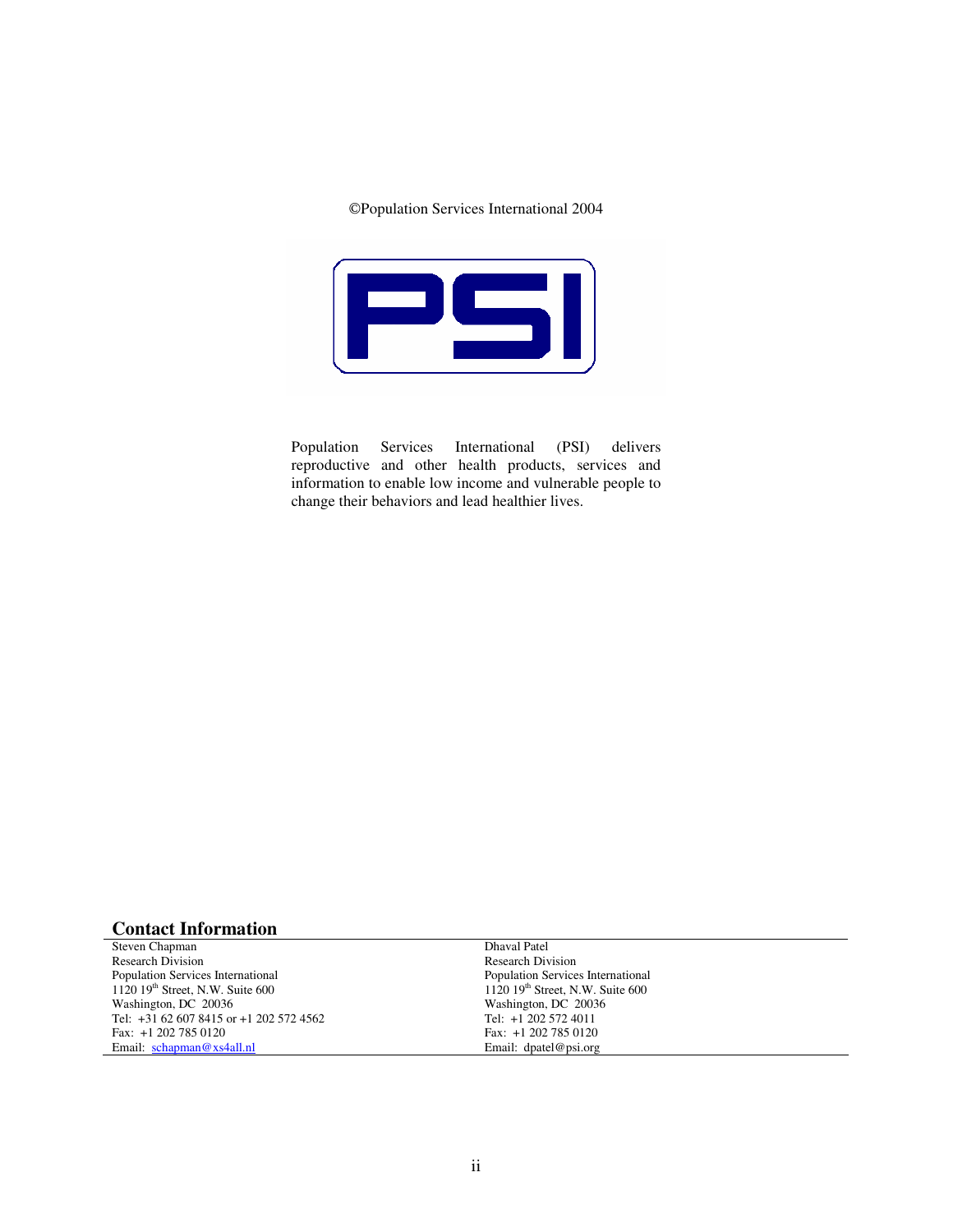## **Executive Summary**

This concept paper proposes a revision and expansion of the current PSI Behavior Change Framework known as "Bubbles". This task is accomplished by discussing the history and limitations of the current framework, introducing new behavior change constructs, updating definitions of behavioral determinants, or bubbles, with examples of operationalized measures, and providing better guidance on the link between theory and application. Adoption of the proposal will result in improved strategic project and marketing decision making and validity and actionability of PSI research.

After the logical framework, "Bubbles" is the most widely used framework for project and marketing plan decision making within PSI and for research study design, segmentation, monitoring, and evaluation. Because PSI programmers and researchers extensively use "Bubbles", recent efforts to improve the measurement of "Bubbles" in PSI surveys revealed that the current working definitions of behavioral determinants were no longer consistent with the behavior change theories from which they were derived. The names of certain bubbles had been modified over time, blurring the distinctions among basic concepts, such as awareness, knowledge, attitudes, and beliefs, thereby lessening PSI's ability to translate its findings in terms useful to stakeholders. This lack of precision undermined a recent effort to increase the actionability of "Bubbles" for market segmentation and targeting.

Currently, the framework includes 10 bubbles, whose conceptualizations were checked by conducting a comprehensive literature review. This process resulted in the scope of some bubbles being changed, refined, narrowed, or introduced. For example, the bubble of "social norms and support" is actually two bubbles, namely social norm and social support. Other original bubbles have received new names, which are more aligned with academic literature, measurement, and methodologies. For example, product efficacy is now referred to as outcome expectation to generalize its applicability to services, and affordability is now willingness to pay to be consistent with its method of measurement. New bubbles, such as attitudes, beliefs, quality of care, and subjective norm, are proposed to align our measures with PSI stakeholders.

The revised framework in this concept paper preserves the purpose and, to a substantial degree, the intent of the original PSI Behavior Change Framework even though now 16 bubbles are proposed, which are categorized in terms that increase their actionability for segmentation, monitoring, and evaluation. The proposed definitions are re-aligned with theory, thus giving immediate benefit in the current effort to improve measurement and to expand the use of theory and evidence-based intervention design and decision making. The bubbles are generic to all behaviors promoted by PSI across HIV/AIDS, reproductive health, family planning, maternal and child health, including malaria prevention and treatment. The proposed "Bubbles" offers new opportunities to define and test the process of behavior change and the way that process is modified by the four social marketing instruments of product, place, price, and promotion.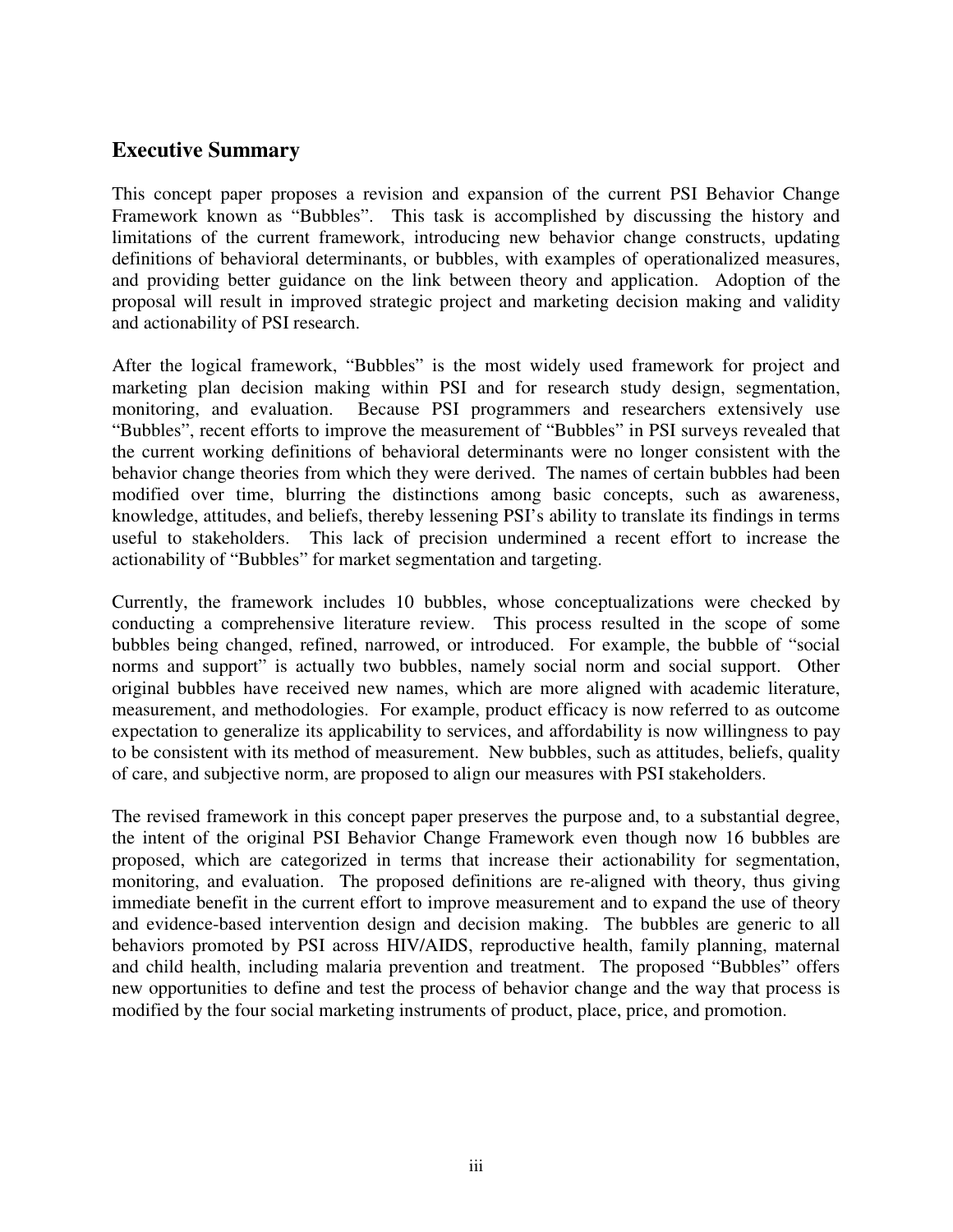# **Table of Contents**

| <b>Executive Summary</b>                                          | iii            |    |
|-------------------------------------------------------------------|----------------|----|
| <b>Concept Paper</b>                                              |                |    |
| <b>History and Problem Statement</b>                              | 1              |    |
| PERForM and the Proposed "Bubbles"                                | 5              |    |
| Definitions for Opportunity, Ability, and Motivation              | 7              |    |
| Integrating Bubbles into OAM: Categorization Algorithim           | 9              |    |
| <b>Bubbles: Definitions and Example Measures</b>                  | 12             |    |
| Opportunity                                                       |                | 13 |
| Ability                                                           |                | 18 |
| Motivation                                                        |                | 21 |
| Population Characteristics: Definitions and Exmaple Measures      | 29             |    |
| The Way Forward: Next Steps                                       | 30             |    |
| References                                                        | 31             |    |
| List of Figures                                                   |                |    |
| Figure 1: PSI "Bubbles" Framework – Phase 1 (1998)                | 1              |    |
| Figure 2: PSI "Bubbles" Framework – Phase 2 (1999)                | $\overline{2}$ |    |
| Figure 3: PERForM and 10 Measures of Social Marketing Performance | 3              |    |
| Figure 4: PERForM and Proposed "Bubbles" – Phase 3 (2004)         | 5              |    |
| Figure 5: OAM Bubbles Categorization Algorithm Flowchart          | 10             |    |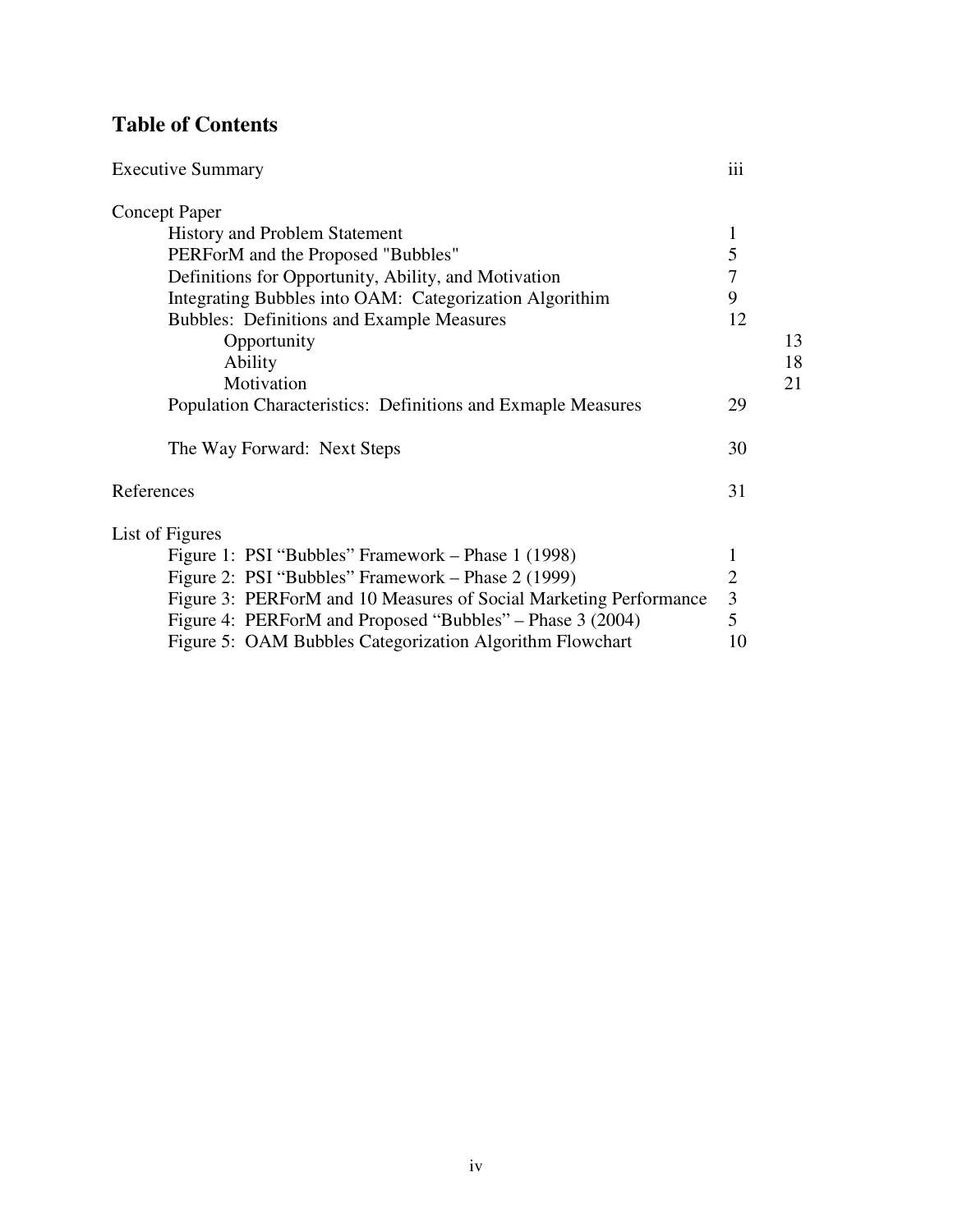# **Concept Paper**

#### **History and Problem Statement**

In 1997, PSI/Mozambique's Clayton Davis and Andrew Karlyn were working to conduct PSI's first systematic, theory-based social marketing interventions. Their challenge was how to put into action the 50 or so behavior change theories that are available to practitioners. Davis and Karlyn had put together a brochure and presentation to PSI/Southern Africa programs in March 1997 to discuss their ideas with stakeholders. One of those stakeholders, the University of Pennsylvania's Annenberg School of Communication, critically reviewed this work, leading to a substantial revision of PSI/Mozambique's conceptual framework for behavior change.

In 1998, PSI-Mozambique presented the new conceptual framework to PSI/Africa programs. Guy Stallworthy, then PSI's director of technical services, did a critical review of that presentation and with the aid of some circles—later referred to as bubbles or behavioral determinants—the initial framework, "Bubbles", was born.. In late 1998, Stewart Parkinson from PSI/Nigeria restructured the original "Bubbles" framework based on his work in marketing and social marketing and gave it the scope and form it has today. That framework is presented in Figure 1 and is referred to as Phase 1.





Since then the Phase 1 "Bubbles" framework has been adopted throughout PSI. It has been the basis for the first systematic marketing trainings within PSI, known as SMART Marketing. Proposals incorporate objectively verifiable indicators definitions at the output level based on it. Marketing plans are nearly universally based on its concepts, particularly increasing "risk assessment" and "self-efficacy", which have become widely

 $\overline{1}$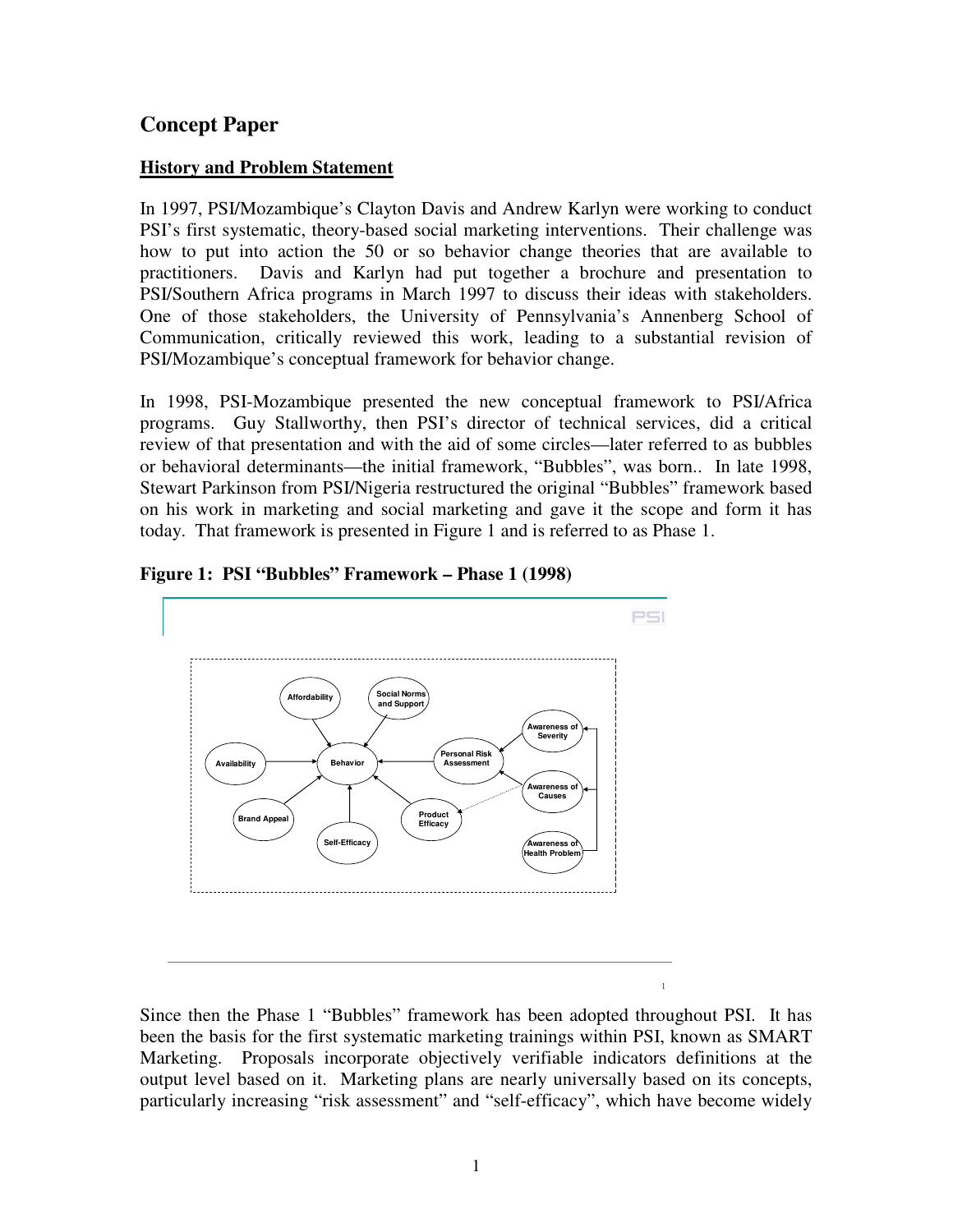identified targets in settings where distribution systems have broad and reliable coverage. The framework has been presented at external and internal workshops and conferences. Bubbles transformed PSI research fundamentally from an original focus on sociodemographic determinants of behavior, such as age, sex and education, to an effort to gain insight into what are believed to be "mutable" or changeable determinants of behavior, such as beliefs about whether condoms work, which the Phase 1 framework refers to as "Product Efficacy." Because of the framework's versatility, product champions for malaria and family planning made efforts to modify and reorder "Bubbles" so that the framework could be used in those interventions and to present visually theories about the process of behavior change and the planning priorities for PSI social marketing interventions.

In 1999, a seminal article on social marketing was published that for the first time defined marketing in strategic terms relative to health education and regulation (Rothschild, 1999). Opportunity, ability, and motivation (OAM) to behave were theorized as being the summary determinants of behavior change, which education, marketing and law were, to varying degrees, capable of influencing. The opportunity, ability and motivation framework appeared to fit well the PSI Behavior Change Framework as the bubbles could be grouped into the summary constructs of OAM (see Figure-referred to as Phase 2).



**Figure 2: PSI "Bubbles" Framework – Phase 2 (1999)**

The bubbles of "availability" and "brand appeal" were thought to be related to Opportunity. "Affordability", "social norms and support", and "self-efficacy" all appeared to be encompassed under Ability. "Risk perceptions", "product efficacy" or what was increasingly called outcome expectations, and three different definitions of "awareness" appeared to fit with Motivation. If the OAM categories described and

 $\overline{c}$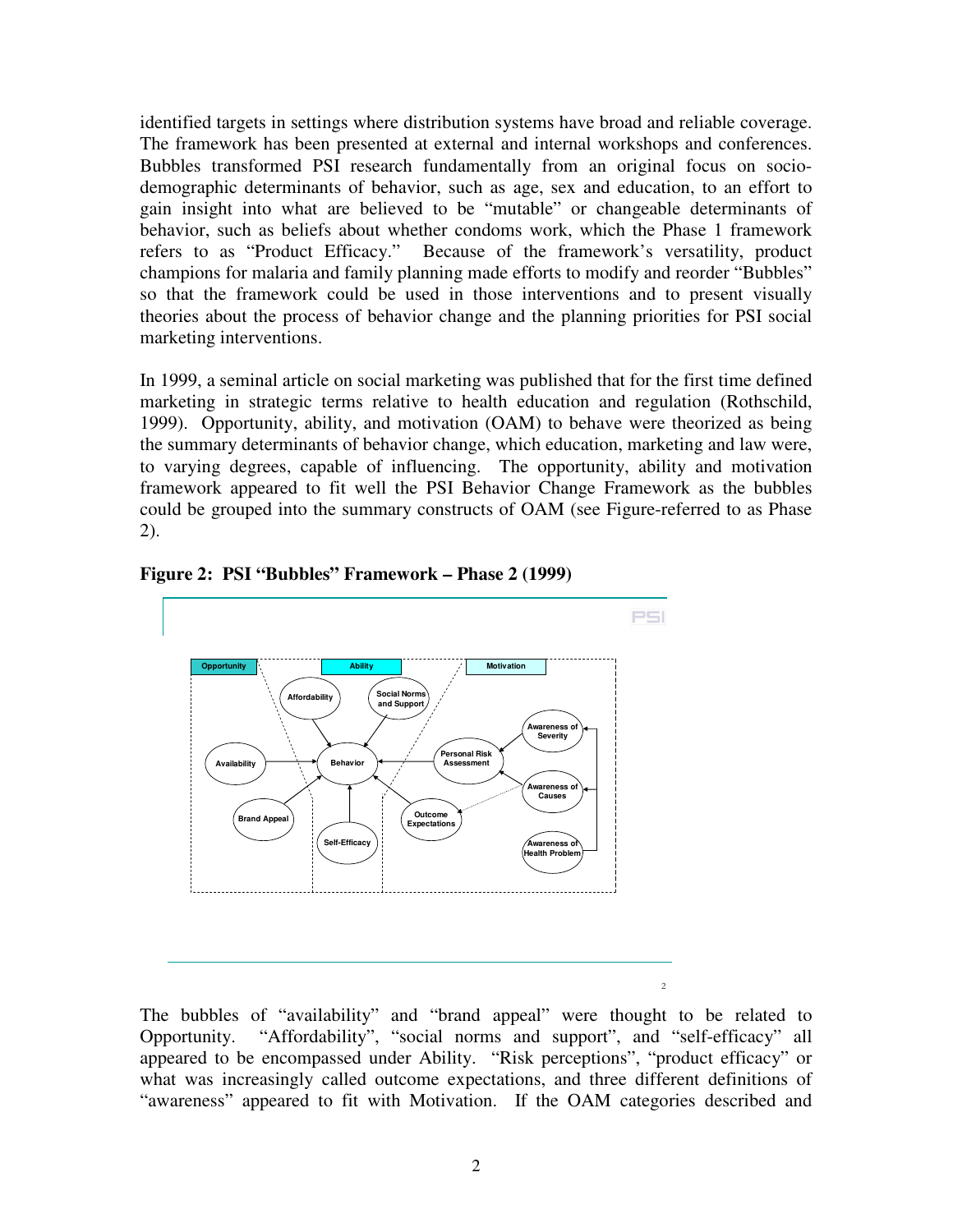matched well with the PSI Behavior Change Framework, then the need to increase opportunity, ability and motivation in individuals gave justification for a social marketing strategy to be employed, rather than, according to Rothschild, education or regulation.

Further, the Phase 2 "Bubbles" allowed PSI to identify summary gaps in opportunity, ability, and/or motivation which could be helpful in (1) market segmentation and targeting by identifying larger groups with common needs and (2) the definition and measurement of 10 standard measures of social marketing performance identified in PERForM (a PERformance Framework for social Marketing) in Figure 3 (Chapman, 2004). A brief description of PERForM is provided in a subsequent section.



**Figure 3: PERForM and 10 Measures of Social Marketing Performance**

Meanwhile, PSI-Research efforts to measure "Bubbles", as has been done since 1999, began to reach its analytical limits. The use of single or few "yes or no" questions or items to measure each one of the bubbles was resulting in less and less variation between those who behaved and those who did not, as well limited reliability and validity of results to help guide programs. As such, correlations between bubbles and behavior were increasingly harder to measure, limiting the actionability of research results. Efforts to improve these measures revealed the need to begin constructing multi-item scales or indices that were capable of identifying the finer degree to which individuals varied on certain bubbles, like "self-efficacy".

In the process of locating existing multi-item scales or indices previously used, tested, and validated in survey questionnaires in different countries by other researchers, ambiguities and questions arose and were identified in the current definitions of the bubbles. For example, if knowledge, attitude, and beliefs (KAB) are known determinants of behavior, do the three awareness bubbles (see Figure 2) each contain these aspects of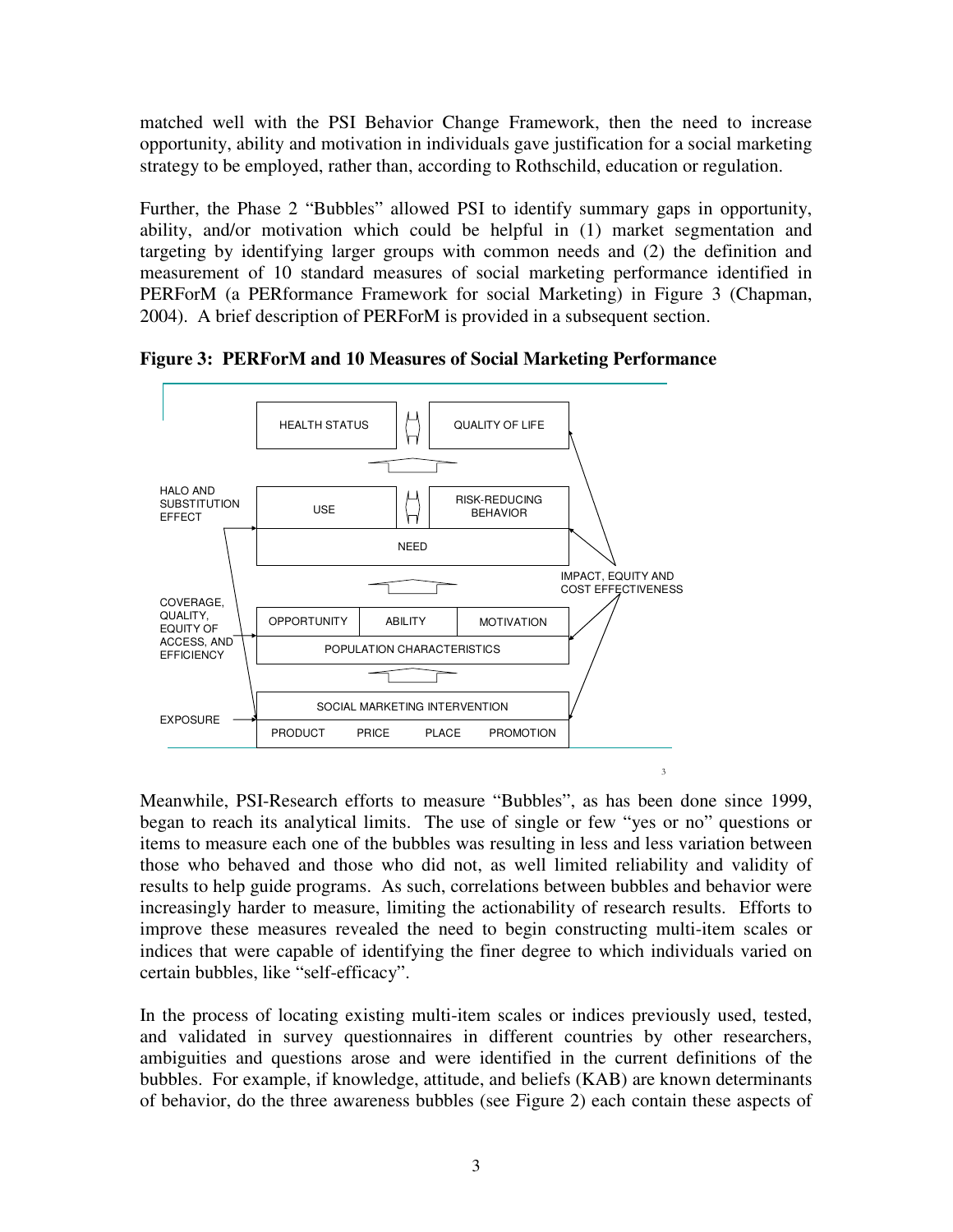KAB or are they distributed across all the bubbles? If awareness in communication research is a measure of exposure, why is it a series of bubbles and not an exposure measure in the PSI Framework? Further, the categorization of whether a bubble was related to opportunity, ability, or motivation was undefined. Many other issues came up, as well, which began to test "Bubbles" capabilities in terms of theory, measurement, and application.

These issues led to an effort to go back to the literature associated with a number of disciplines (i.e., public health, advertising, marketing, business, communication, social psychology, consumer behavior, etc.). This exercise forced a reexamination of the original behavior change theories from which "Bubbles" was developed to (1) revaluate which determinants were or were not included in "Bubbles", (2) make the selected bubbles definitions precise, (3) define the process by which they would be categorized as opportunity, ability, or motivation, and (4) examine how these bubbles were measured from a multi-item approach.

The results of this effort are presented here. First, opportunity, ability, and motivation as summary behavioral constructs are defined. Second, an explicit algorithm for categorizing bubbles as related to opportunity, ability, and motivation is proposed. Third, standard definitions of selected bubbles from different behavior change frameworks are presented. Finally, population characteristics, although not bubbles per se but still aid to influence and explain behavior, are defined.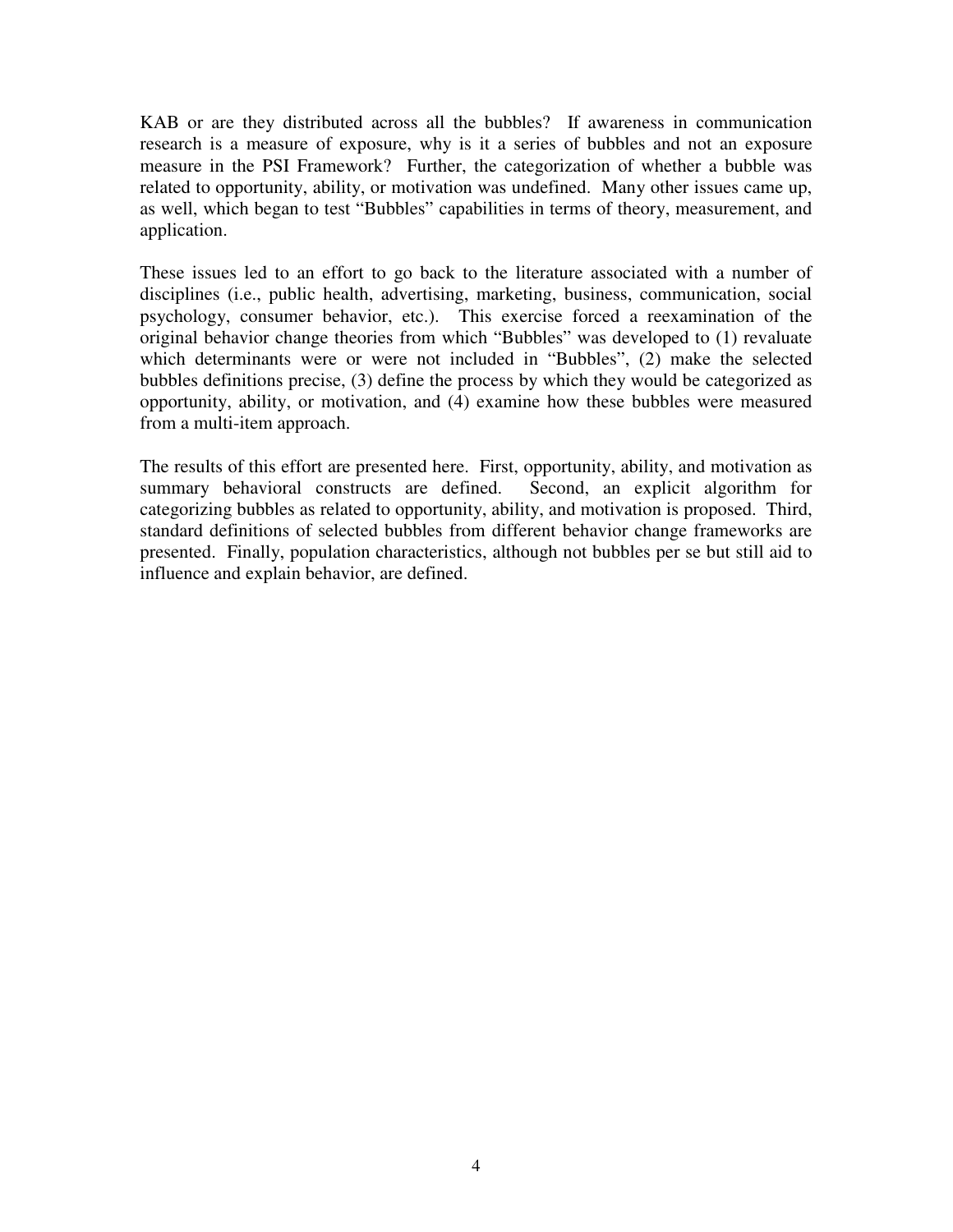#### **PERForM and the Proposed "Bubbles"**

PERForM is currently the overarching conceptual framework utilized by PSI to help guide and conduct research on our social marketing interventions and activities. The aim of PERForM (Figure 3) is to summarize known determinants of behavior and the relationship between behavior and health. Generally speaking, PERForM can be categorized into four levels, which incrementally help to better understand and explain behavior change and health status. For a more in-depth discussion on PERForM, please refer to Chapman (2004).

The four levels are:

- (1) goal (i.e. health status and quality of life)
- (2) purpose (i.e., use, risk-reducing behavior, and need)
- (3) outputs (i.e., opportunity, ability, motivation, and population characteristics)
- (4) activities (social marketing intervention and the four Ps)

The proposed PSI Behavior Change Framework is embedded within PERForM at the third level (i.e. outputs). Accordingly, the proposed "Bubbles" can be seen in Figure 4 and is also referred to as Phase 3.

**Figure 4: PERForM and Proposed "Bubbles" – Phase 3 (2004)**



When comparing the different phases of "Bubbles", certain differences begin to emerge, which are worth noting before the bubbles can be specifically discussed.

 $\overline{4}$ 

First, unlike "Bubbles" Phase 1 and Phase 2, which were stand alone frameworks, Phase 3 is actually part of a larger framework. The benefit of this approach is clear from the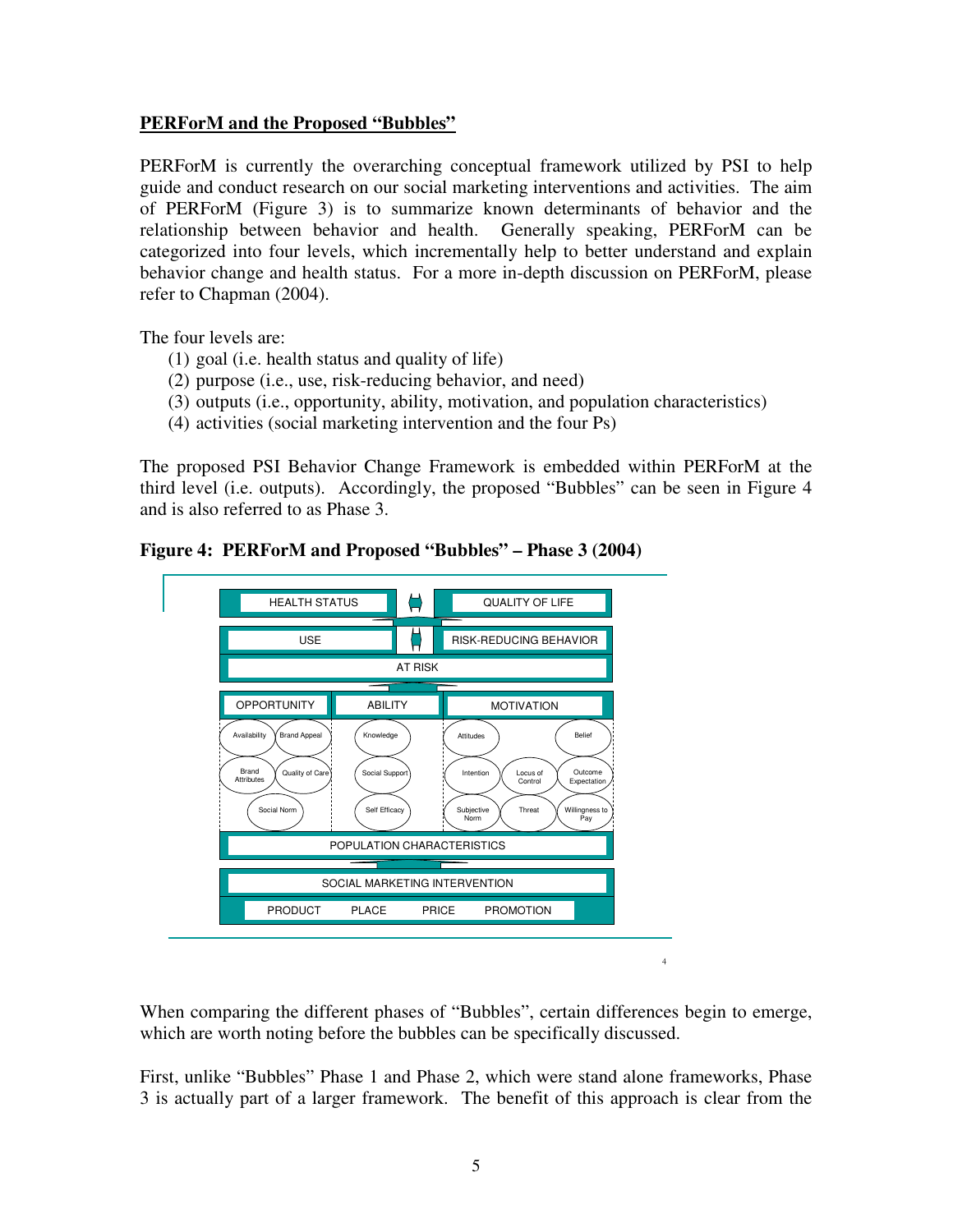perspective of segmentation, monitoring, and evaluation to make better evidence-based programmatic decisions based on the bubbles. Moreover, it allows one to better place "Bubbles" in a larger context, which helps to define the social marketing intervention and exposure to the 4 Ps, so the linkages and correlations between the activities and bubbles, behavior, and health status can be fully understood.

Second, this proposed version does not specify precise path linkages, or directional arrows, between bubbles and behavior. Instead of limiting researchers and programmers to a concrete guide in which all bubbles must be measurable and linked (as in the past), decision makers and stakeholders can use unique sets of bubbles now to best explain behavioral outcomes across different health issues, different countries, and different audiences. In other words, one framework does not work for all. Theoretically selecting which bubbles to measure and use for guidance in programming decisions can easily be made through this proposal. In time, frameworks and relationships can be better tested and compared/contrasted to determine the effectiveness of PSI's interventions on behavior change by allowing for variance.

Finally, Phase 3 introduces new bubbles, reclassifies bubbles from other phases, and eliminates certain bubbles completely. Overall, the purpose and intent of the framework, which is to best explain behavior in order to guide PSI's social marketing activities, has been retained.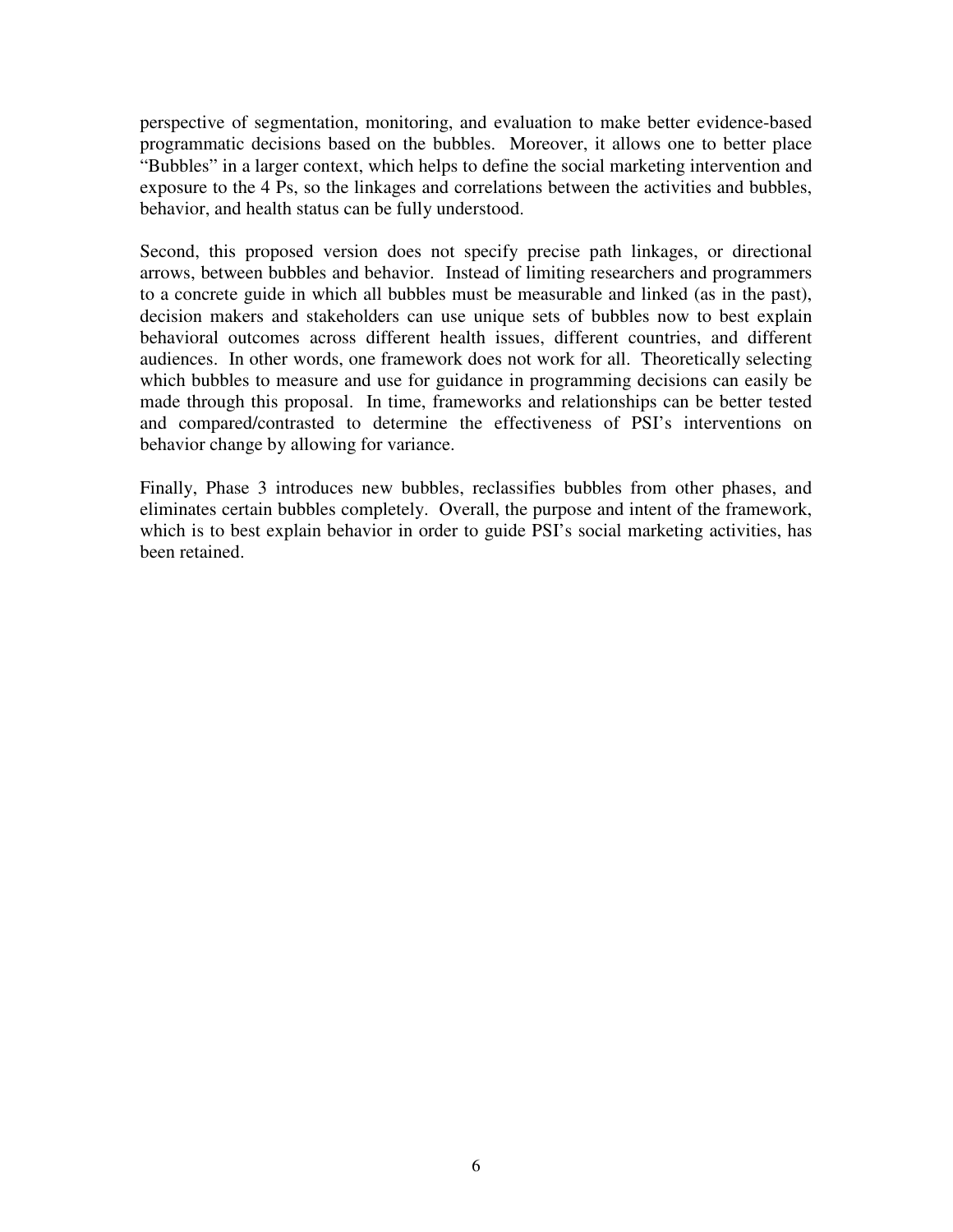#### **Definitions for Opportunity, Ability and Motivation**

Within "Bubbles" Phase 3, opportunity, ability, and motivation are summary behavioral constructs under which specific bubbles fit. Definitions of opportunity, ability, and motivation are based in the disciplines of consumer behavior, marketing, advertising, public health, social psychology, and economics (MacInnis, Moorman, & Jaworski, 1991; Andreasen, 1999). Specifically, OAM can be defined as:

- Opportunity is institutional or structural factors that influence an individual's chance to perform a promoted behavior.
- Ability is an individual's skills or proficiencies needed to perform a promoted behavior.
- Motivation is an individual's arousal or desire to perform a promoted behavior.

According to PERForM, these three summary constructs proximally explain a person's use of preventive/curative health products and services and/or risk-reducing behavior (MacInnis, Moorman, & Jaworski, 1991; Moorman & Matulich, 1993; Rothschild, 1999; Hallahan, 2000; Wiggins, 2004; Binney, Hall, & Shaw, 2004). In other words, opportunity, ability, and motivation facilitate or inhibit the behavior, and they can be enhanced, increased, or positively changed within the target audience by the social marketing agency. When opportunity, ability, and motivation are increased, the probability of behavior change is increased (Figure 4).

The need for having and using OAM within the PSI behavior change framework is very high for some significant reasons.

First, classifying target audiences based on their existed level of OAM at a given point in time provides programmers an excellent method for determining what type of strategy (i.e. marketing, education, or law) that an intervention should employ in order to change behavior (Rothschild, 1999).

Second, from a research perspective, the utility of OAM lies in the ability to reduce evidence into easy to understand packages of information in order to guide programming. Instead of speaking about each determinants and indicator that relates to OAM or that is in PSI's logical frame, researchers can now pragmatically investigate and measure target audiences in relation to summary constructs known as opportunity, ability, and motivation.

Finally, OAM provides programmers and researchers an intuitive manner in which to communicate. Although precise definitions for OAM are listed above, there exists a layperson's understanding of what opportunity, ability, and motivation are. This simple agreement of OAM between both groups allows researchers to give program designers better guidance when creating campaigns, which increase the target individual's opportunity, ability, and motivation.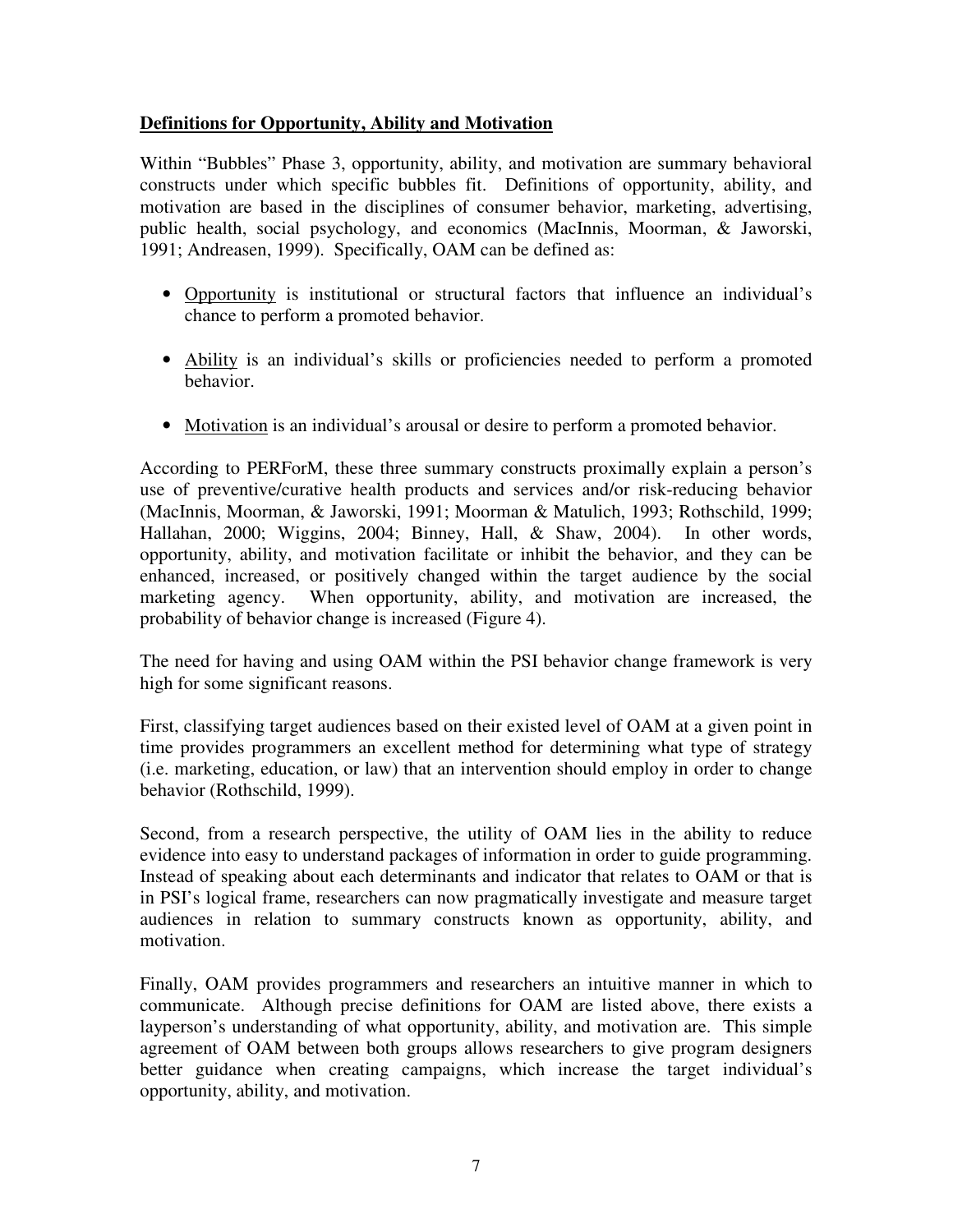With the definitions for OAM and the reasons needed for OAM in "Bubbles" in mind, let's now turn our attention to understanding how and what specific bubbles are categorized into the summary constructs.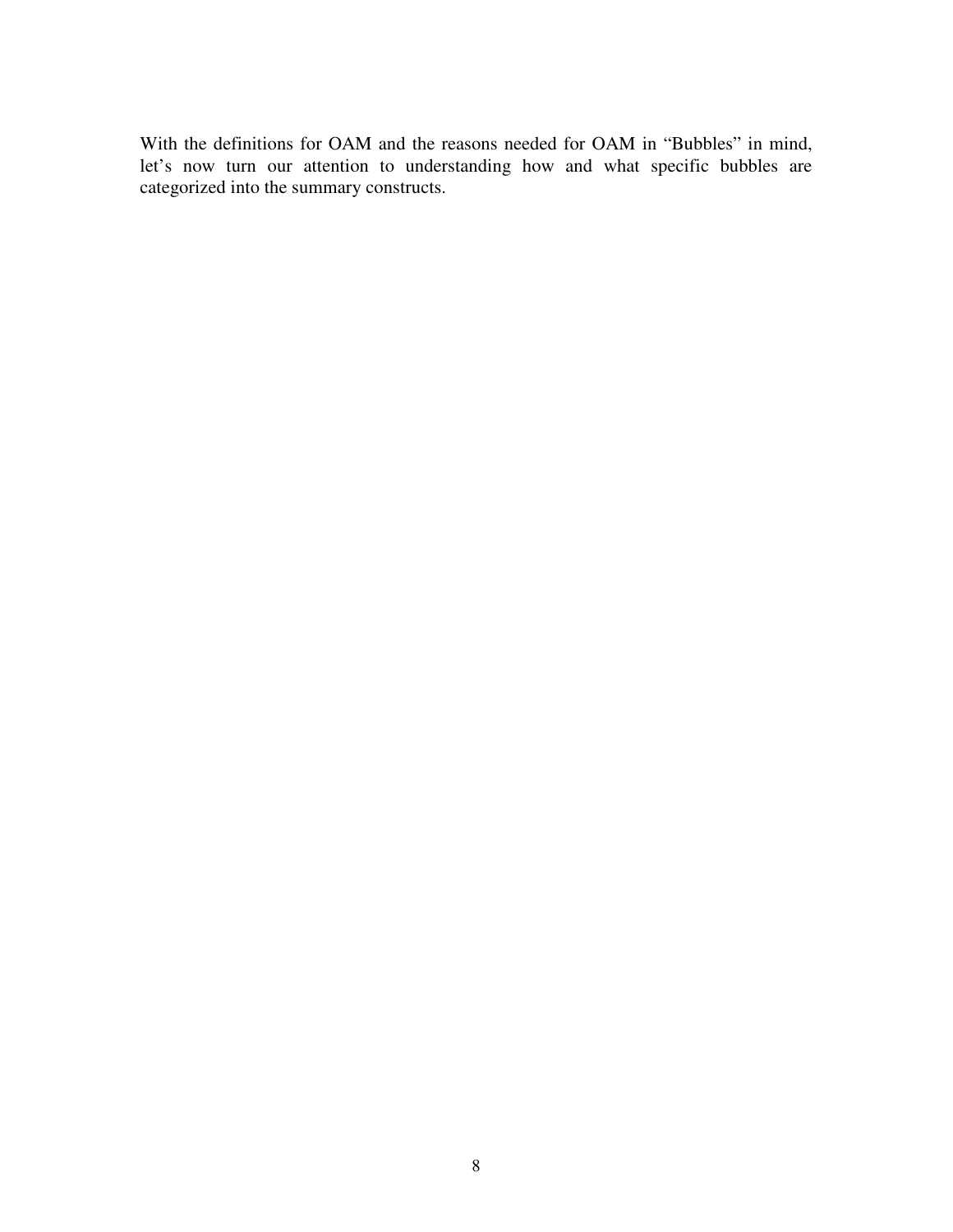## **Integrating Bubbles into OAM: Categorization Algorithm**

Known behavior change determinants from published theories must be categorized into the summary constructs of opportunity, ability, and motivation within the PSI Behavior Change Framework. Each bubble is proximal to opportunity, ability or motivation, which in turn is proximal to an individual's use of preventive and curative products and services and risk-reducing behavior (Figure 4). Social marketing interventions attempt to positively enhance, increase, or change a combination of bubbles in order to alter a target person's opportunity, ability, and motivation and in turn to increase the likelihood of performing the promoted behavior.

To categorize determinants that are derived from the various disciplines, an algorithm is proposed with three decision-making points. This algorithm is vital to "Bubbles" because very little literature exists which attempts to blend a wide array of disciplines under one rubric. In other words, the PSI Behavior Change Framework integrates OAM, which is primarily from the areas of marketing, advertising, and business, with a plethora of behavioral determinants, which are drawn mainly from consumer behavior, social psychology, public health, and communication. Due to this integration, an exact and comprehensive delineation on how to place the bubbles into the summary constructs of OAM can not be found. The algorithm uses a three step process in order to determine which bubbles fit into opportunity, ability, and motivation, based on mutability, control, and demonstrability:

- Mutability is the extent to which the social marketing agency is theoretically or empirically able to enhance, increase, or modify the bubble through the four social marketing instruments of product/service, place, price, and promotion in its interventions (Andersen, 1995).
- Control is the degree to which the targeted individual has direct influence over the bubble.
- Demonstrability is the extent to which the bubble can be observed through or has the potential to be seen in the targeted individual's overt action.

With these three decision making criteria, the categorization algorithm can be used in the following manner (Figure 5).

First, a bubble can be categorized as opportunity, ability and motivation only if it is mutable. If not, then the determinant is categorized as a population characteristic, which is immutable, such as age, sex, or religion.

Second, if a mutable bubble is wholly outside the control of the individual (external), then it is classified as an element of opportunity. In other words, if the individual does not typically have the direct power and control to influence the changeability of the bubble, then it is part of opportunity. Otherwise, a bubble that is within the direct control (internal) of the individual is categorized as ability or motivation.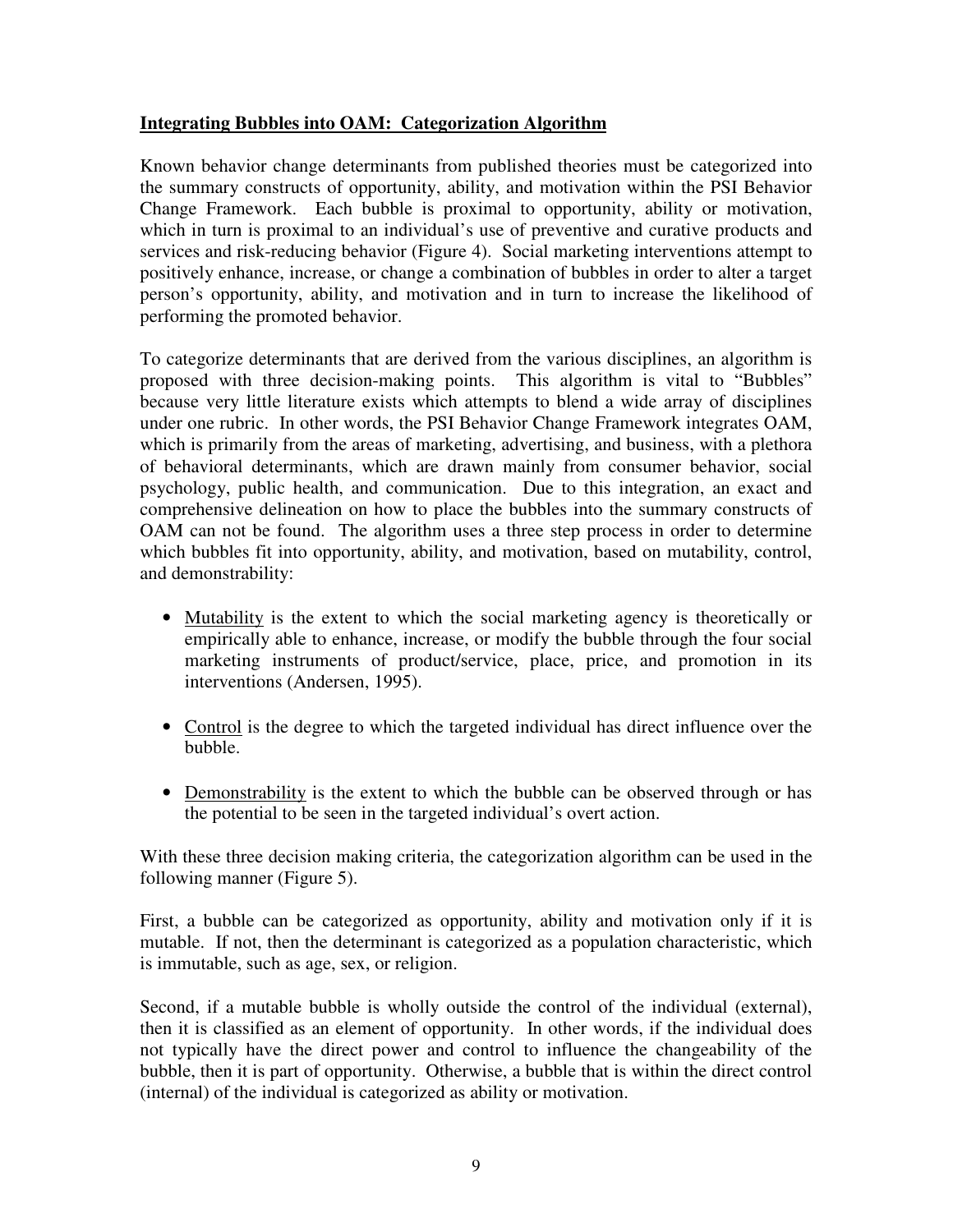Finally, a mutable bubble within the control of the individual that is demonstrable is categorized as ability. If it is not demonstrable, it is categorized as motivation.



**Figure 5. OAM Bubbles Categorization Algorithm Flowchart**

Following this decision making algorithm brings to mind a few points.

First, each bubble that is included in the PSI Behavior Change Framework must be categorized into only one summary construct of opportunity, motivation, and ability using the algorithm, regardless of how intuitive a bubble may appear to potentially overlap into two or more summary constructs. The need for mutual exclusivity and well conceptualized OAM bubbles is paramount to the manner in which the bubbles are measured and tested for purposes of segmentation, monitoring, and evaluating audiences and intervention activities.

Second, in order for researchers and programmers to speak the same language with each other, it is important that a common understanding exists of what constitutes opportunity, ability, and motivation. Otherwise, comparing and contrasting PSI interventions regionally and globally, based on OAM and bubbles, is not feasible.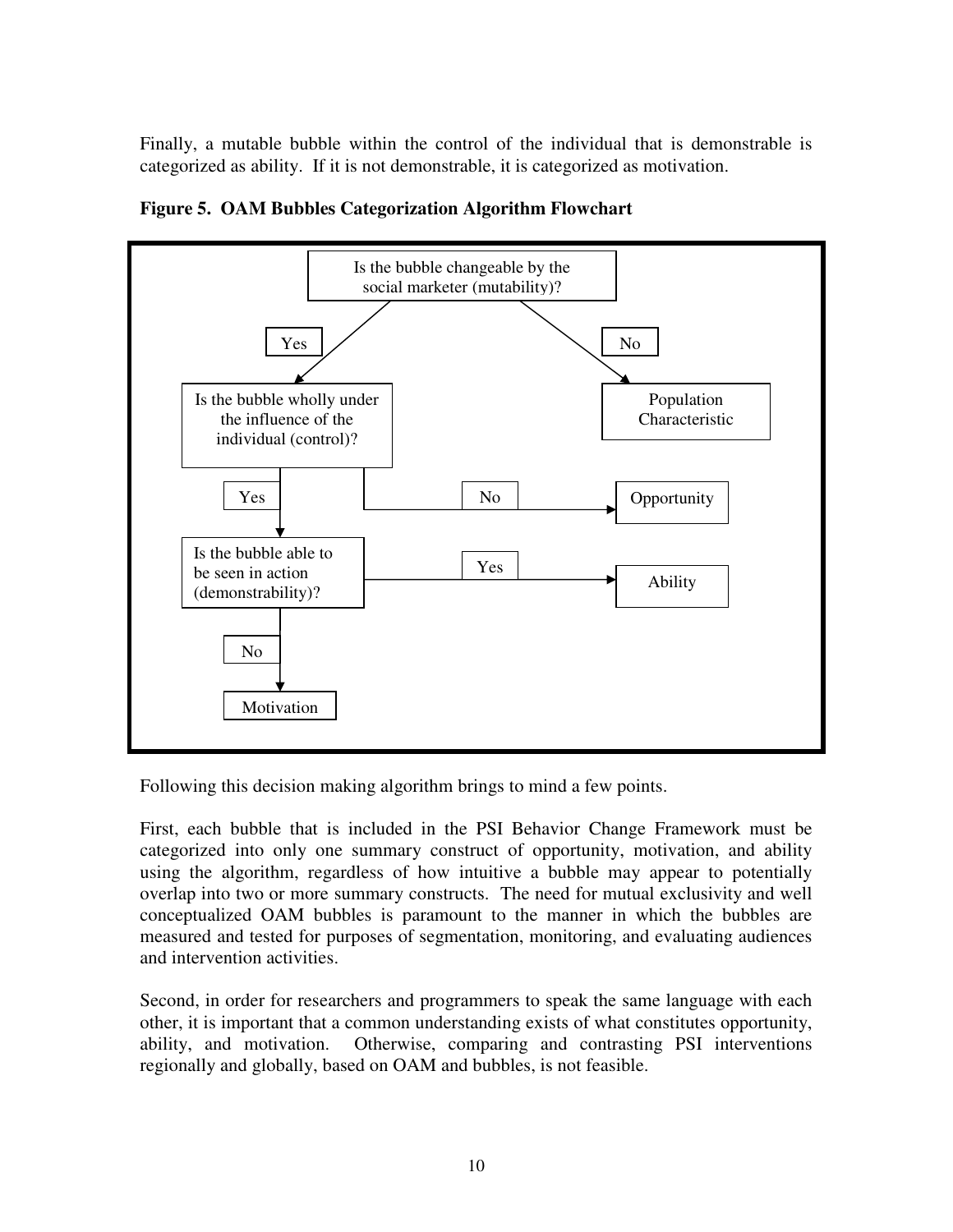Third, only bubbles that are mutable by social marketing agencies and their four instruments and strategies of promotion, price, place, and product can be considered for inclusion within "Bubbles". Although many bubbles can be enhanced in other ways outside the scope of a social marketer, those behavioral determinants can not fit within the framework by definition.

Finally, the use of the algorithm is helpful for determining which social marketing strategies should be used after segmentation evidence has been gathered. For example, opportunity gaps require activities related to the health system, product, or community. Ability needs mandate strategies that engage individuals in learning and practice. Motivation gaps require persuasive communication efforts to address issues. By knowing which bubbles concretely fall into only one of the summary constructs, programmers can either overall enhance OAM or they can isolate the bubble related to the OAM which attributes to the gap or need.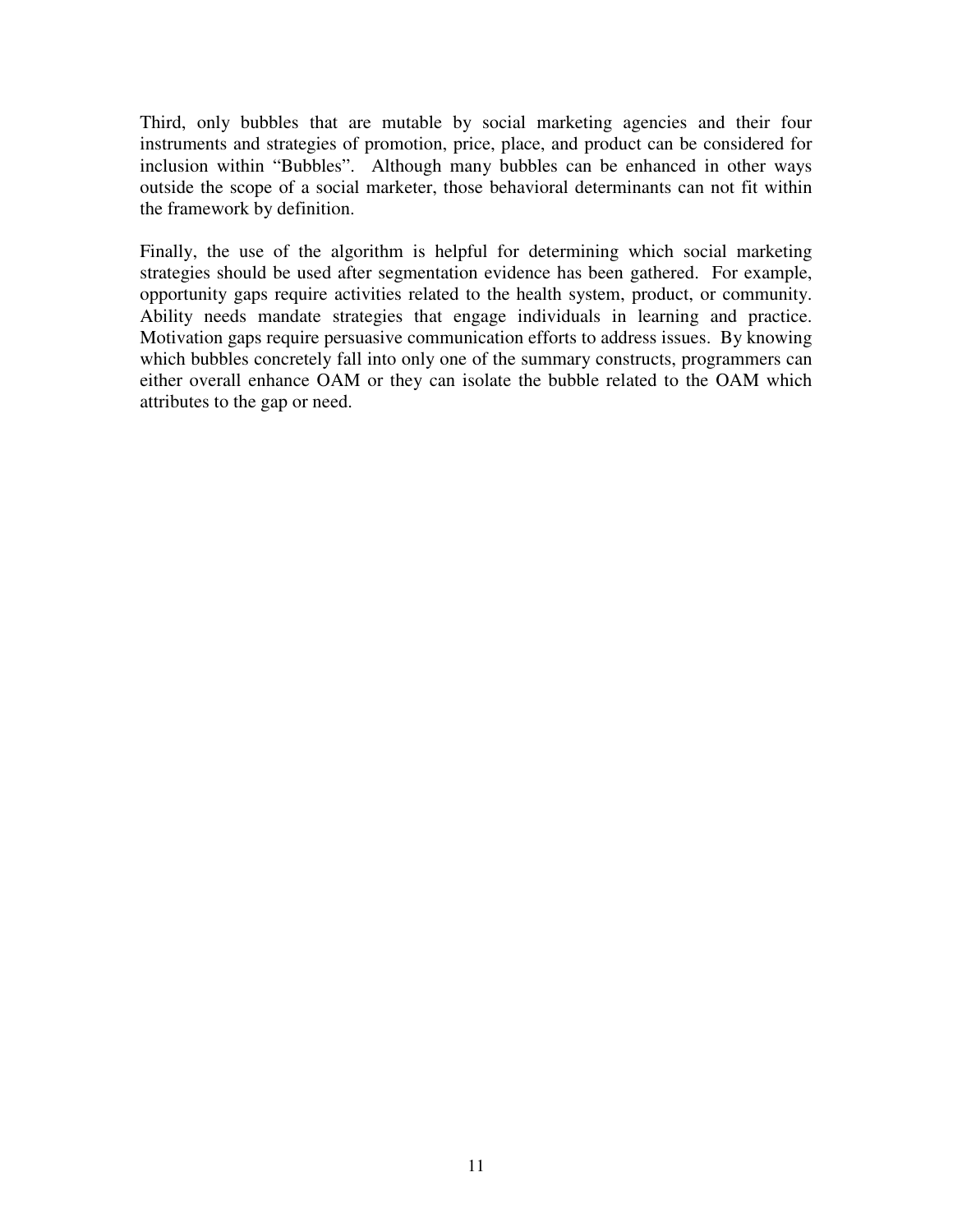#### **Bubbles: Definitions and Example Measures**

With the articulated categorization algorithm, its needs, and some implications in mind, this section explicates OAM and its underlying bubbles through definitions, discusses links between the theoretical conceptualization and PSI's activities, and finally offers example survey items for each of the bubbles. Some points must be mentioned before moving forward.

Although only bubbles which are mutable by a social marketing agency are included, those that comprise "Bubbles" are only a small lens of the potential array of bubbles that exist in the multitude of behaviour change theories and the corresponding academic disciplines. Decisions about inclusion of these bubbles in the Phase 3 Framework are based on (1) importance, (2) measurement, and (3) explanatory power.

First, these bubbles are currently deemed important by many PSI and non-PSI researchers and programmers based on previous experience and testing within the field. They have been prioritized based on importance and relevancy, keeping in mind that other constructs for now have been added to another pending list for potential consideration for inclusion into "Bubbles" in the future (i.e., trialability, cognitive load, sensation seeking, social capital, boredom, etc.).

Another reason is that certain bubbles are much easier to measure than others due to limitations in data collection and analysis, especially when attempting to use multi-item scales and indices. With input from PSI-researchers, this proposed set of bubbles represents what potentially and realistically may be measured and categorized as a scale versus an index for a given bubble.

Finally, the last decision making point for including certain bubbles stems from what the academic literature tells us with regard to explaining health behaviour. The bubbles, which have been included, have been shown in various disciplines to provide significant explanatory power for describing behavioural outcomes.

At this point, let turn our attention to the definitions and survey examples for each bubble within the OAM summary constructs. To help facilitate with ease of understanding, each bubble is in reference to the same public health problem (HIV/AIDS), recommended product (condom), and behavioural outcome (using a condom). Additionally, since many bubbles can be measured objectively (i.e. measured responses typically not elicited from the target individual) or subjectively (i.e. measured responses elicited from the target individual), only example survey items for the subjective definitions are offered with the exception of knowledge.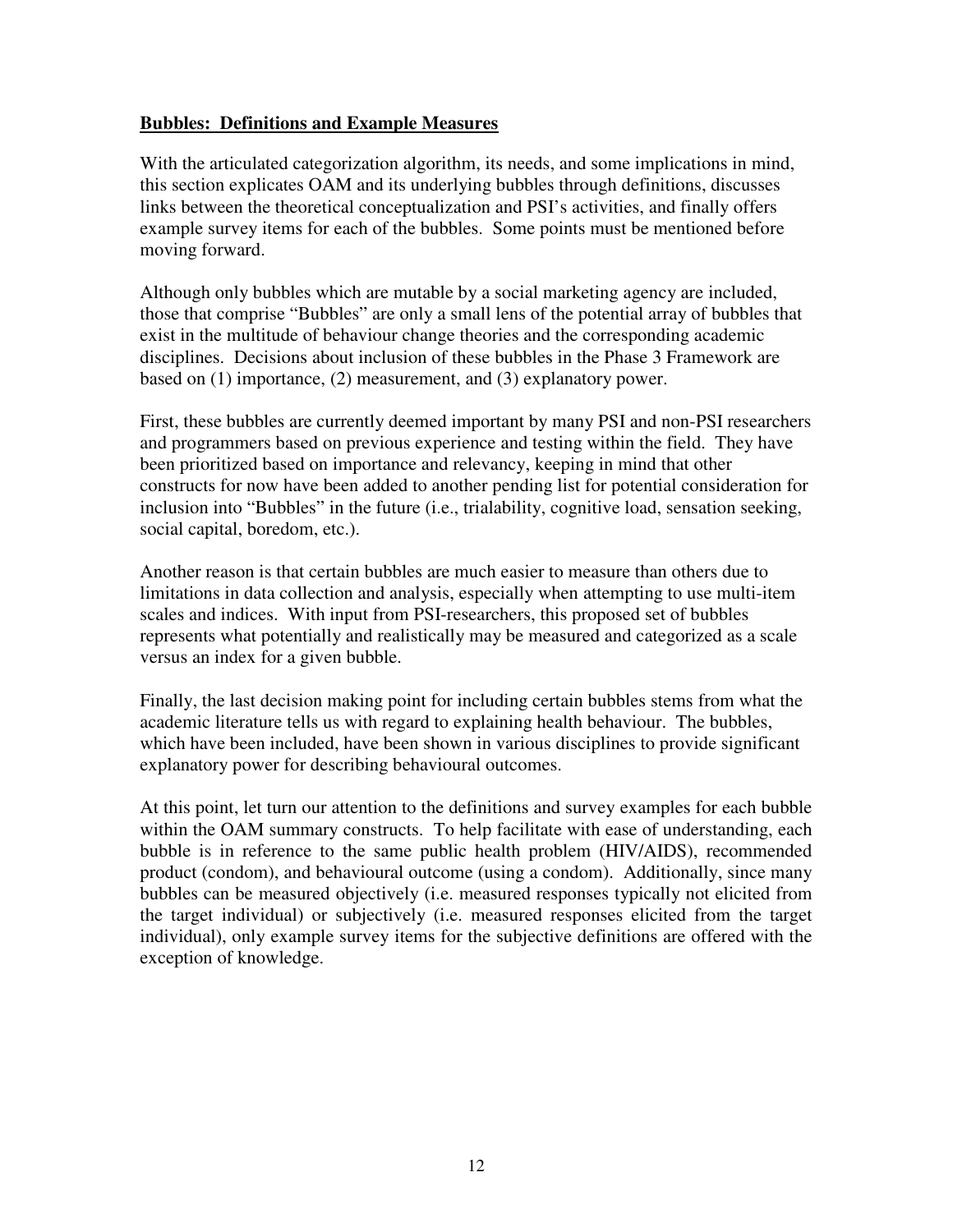## *Opportunity*

Opportunity is institutional or structural factors that influence an individual's chance to perform a promoted behavior. Opportunity bubbles are mutable by the social marketing agency, outside the control of the individual, and can be measured objectively (i.e. measured responses typically not elicited from the target individual) and subjectively (i.e. measured responses elicited from the target individual). These bubbles are: availability, brand appeal, brand attributes, quality of care, and social norm.

- Availability is the extent to which the promoted product or service is found in a predefined given area.
	- o For PSI, availability objectively is the presence or absence of the promoted product or service within a pre-defined area (Chapman, 2003, p.; Conteh & Hanson, 2003; Duncan, Jones, & Moon, 1996; Kearns & Moon, 2002; Weir, Pailman, Mahlalela, Coetzee, Meidany, & Boerma, 2003).
	- o For PSI, availability subjectively is perceptions about the frequency and accessibility of the promoted product or service within a pre-defined area (Rosero-Bixby, 2003).
		- **Type of Multi-Item Measure: Index**
		- Example Survey Item: 7 point scale (strongly disagree to strongly agree)

Condoms are available within ½ kilometer from my house.

- Theory-Application Link:
	- As availability of a product or service increases, individuals are more likely to obtain and use the promoted product or service.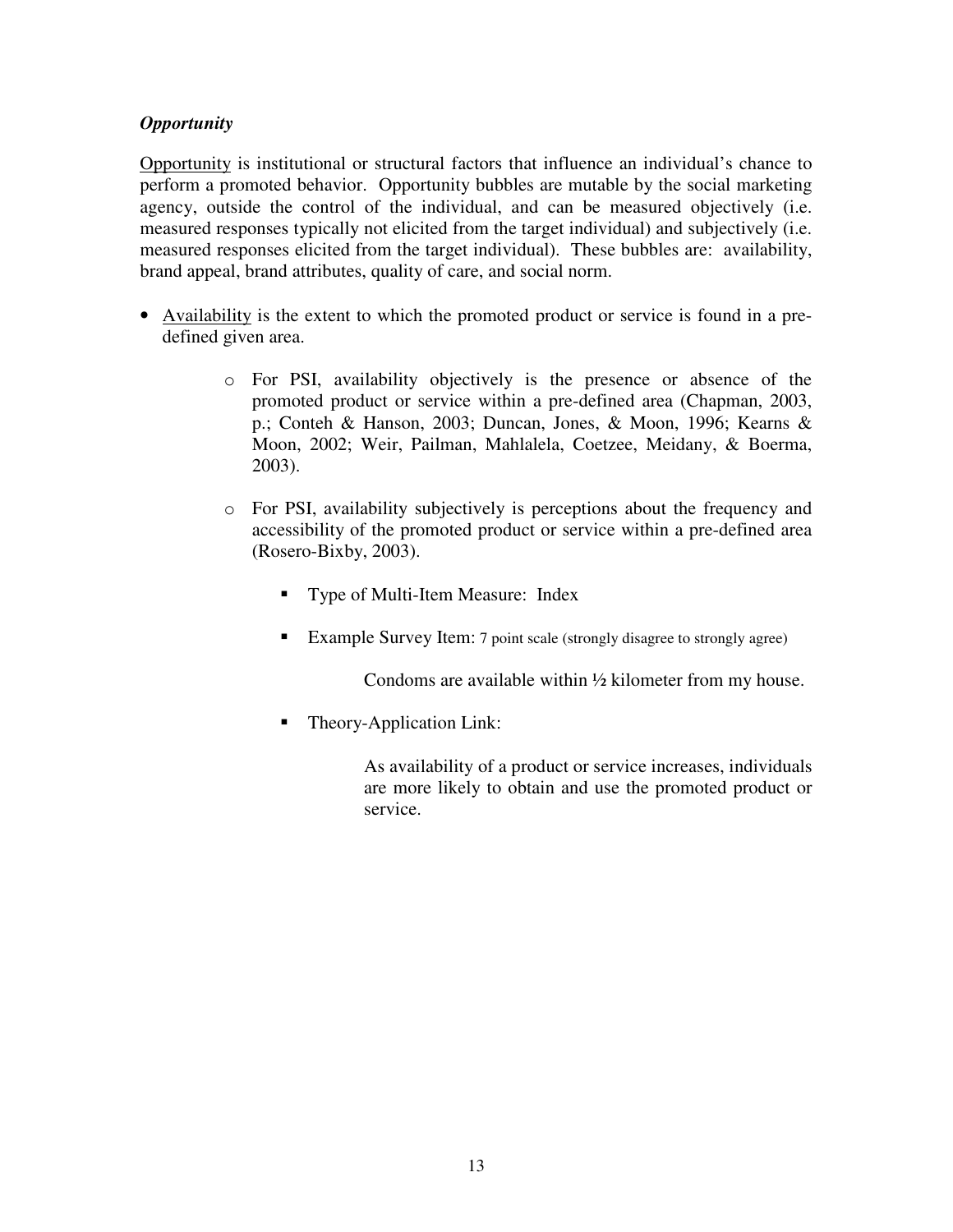- Brand Appeal is the extent to which the characteristics of the prompted product or service's branding (i.e., name, term, sign, design, layout, slogan, etc.) distinguishes the product or service from its competitors (McDowell & Sutherland, 2000).
	- o For PSI, brand appeal objectively is the chosen identity that the social marketing agency creates and gives to a product or service (Royle, 1999- 2000).
	- o For PSI, brand appeal is perceptions about the level of identification with the brand (Fournier, 1998; Hoyer & Brown, 1990; Royle, 1999-2000).
		- Type of Multi-Item Measure: Index
		- Example Survey Item: 7 point scale (strongly disagree to strongly agree)

This condom brand is made just for me.

■ Theory-Application Link:

As the brand appeal of the promoted product or service increases, individuals are more likely to obtain and use the product or service.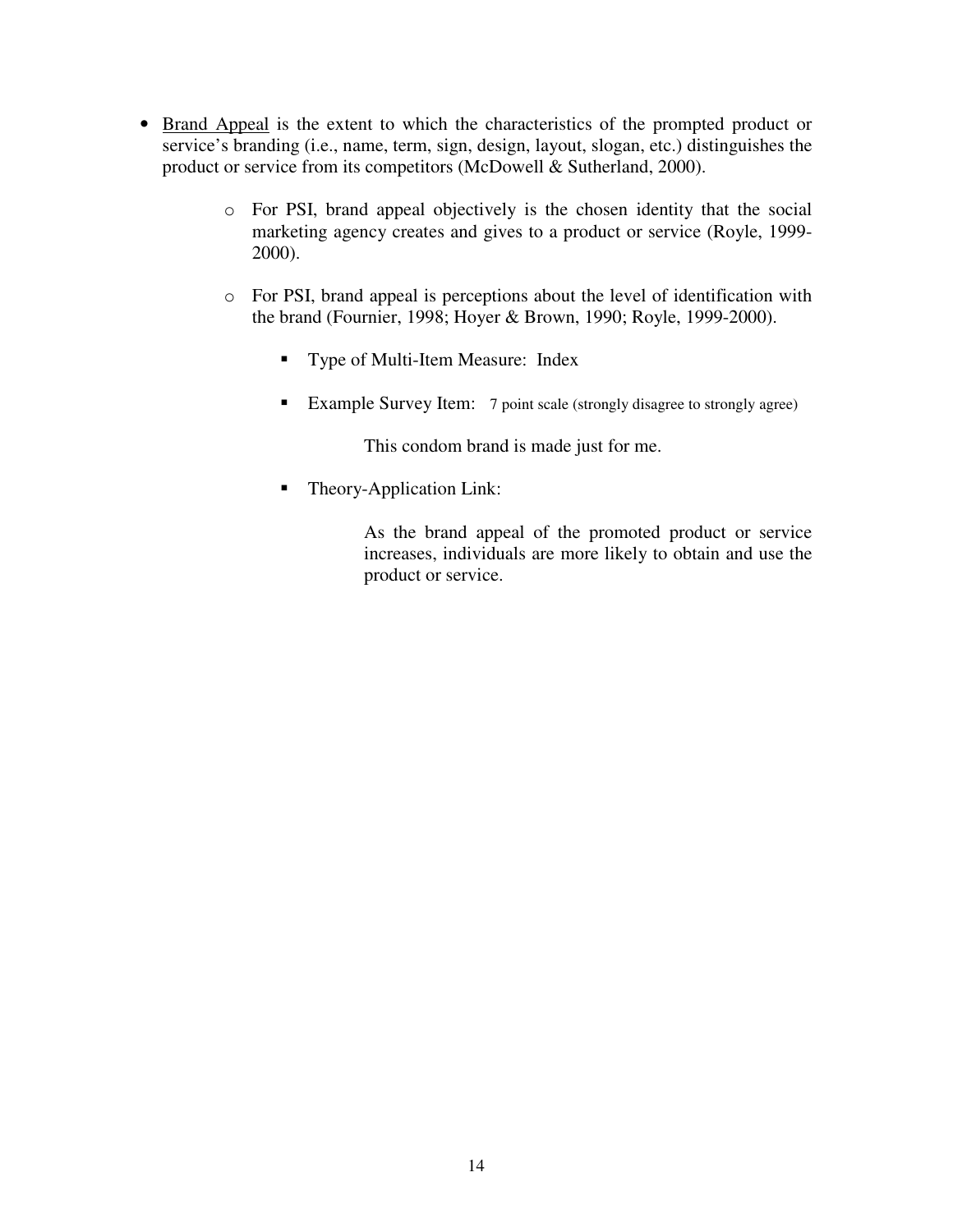- Brand Attributes is the extent to which the physical components of a brand are practical to use.
	- o For PSI, brand attributes objectively is the extent to which physical components of a brand are practical to use based on the number of steps required to use the promoted product or service and the frequency with which those steps must be taken (Rogers, 2003).
	- o For PSI, brand attributes subjectively is perceptions about the physical components of the brand related to the practical use of the promoted product or service (Rogers, 2003).
		- **Type of Multi-Item Measure: Index**
		- Example Survey Item: 7 point scale (strongly disagree to strongly agree)

Too much time goes into opening up the condom's packaging.

Theory-Application Link:

As the brand attributes of the promoted product or service decrease, individuals are more likely obtain and use the product or service.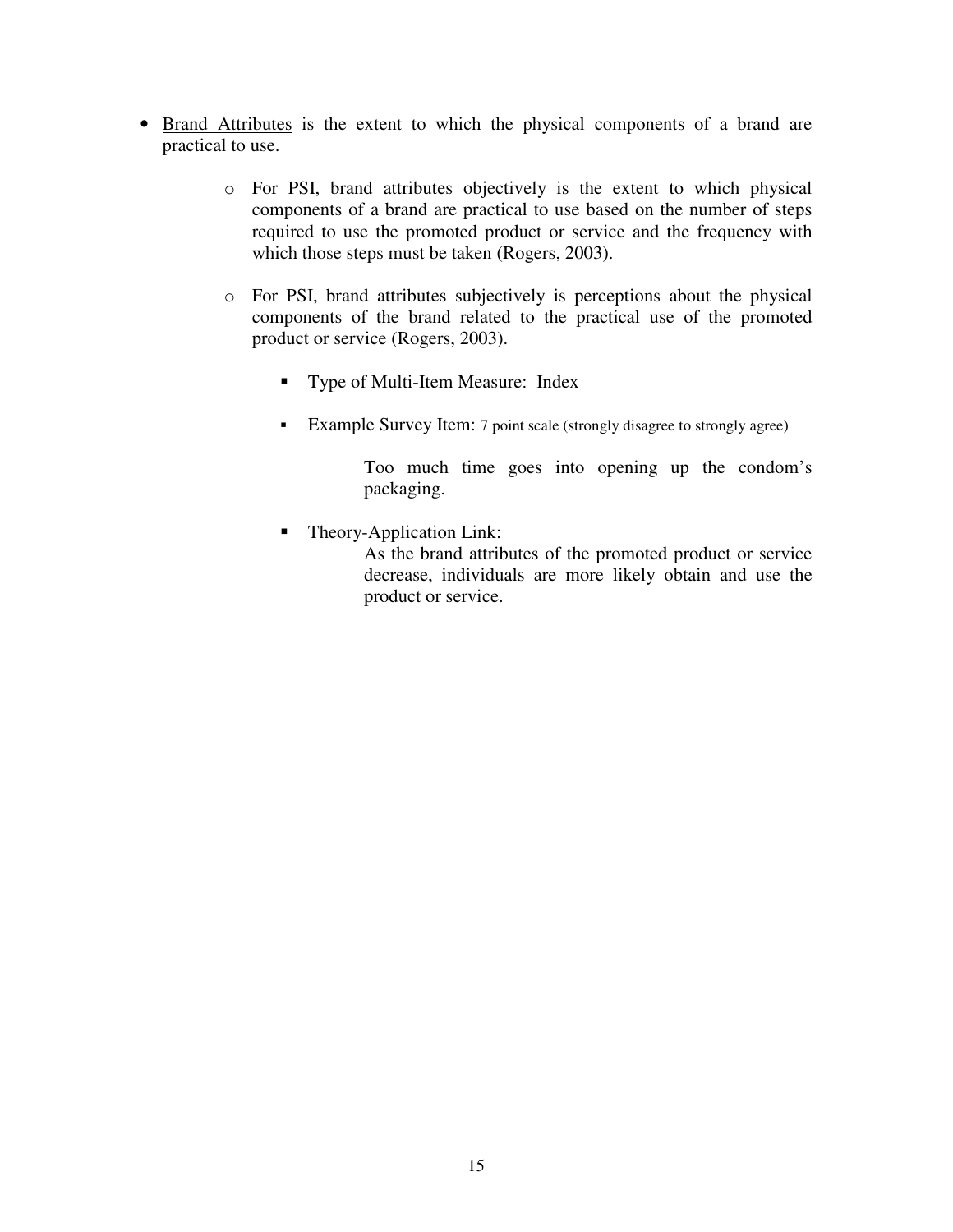- Quality of Care is the extent to which the promoted service is of high value.
	- o For PSI, quality of care objectively is compliance with standards that increase safety, effectiveness, and satisfaction of services (Eur-Assess Project Subgroup 1997; Bruce, 1989).
	- o For PSI, quality of care subjectively is perceptions about services with regard to the delivery point (i.e., waiting times, cleanliness, privacy, reliability etc.) and provider (suitability-female provider for female patients, trustworthy, etc.) (Bruce, 1989).
		- Type of Multi-Item Measure: Index
		- Example Survey Item: 7 point scale (strongly disagree to strongly agree)

At the clinic, I do not have to wait very long to get a condom.

• Theory-Application Link:

As the quality of care increases, individuals are more likely to seek out the promoted service and utilize it.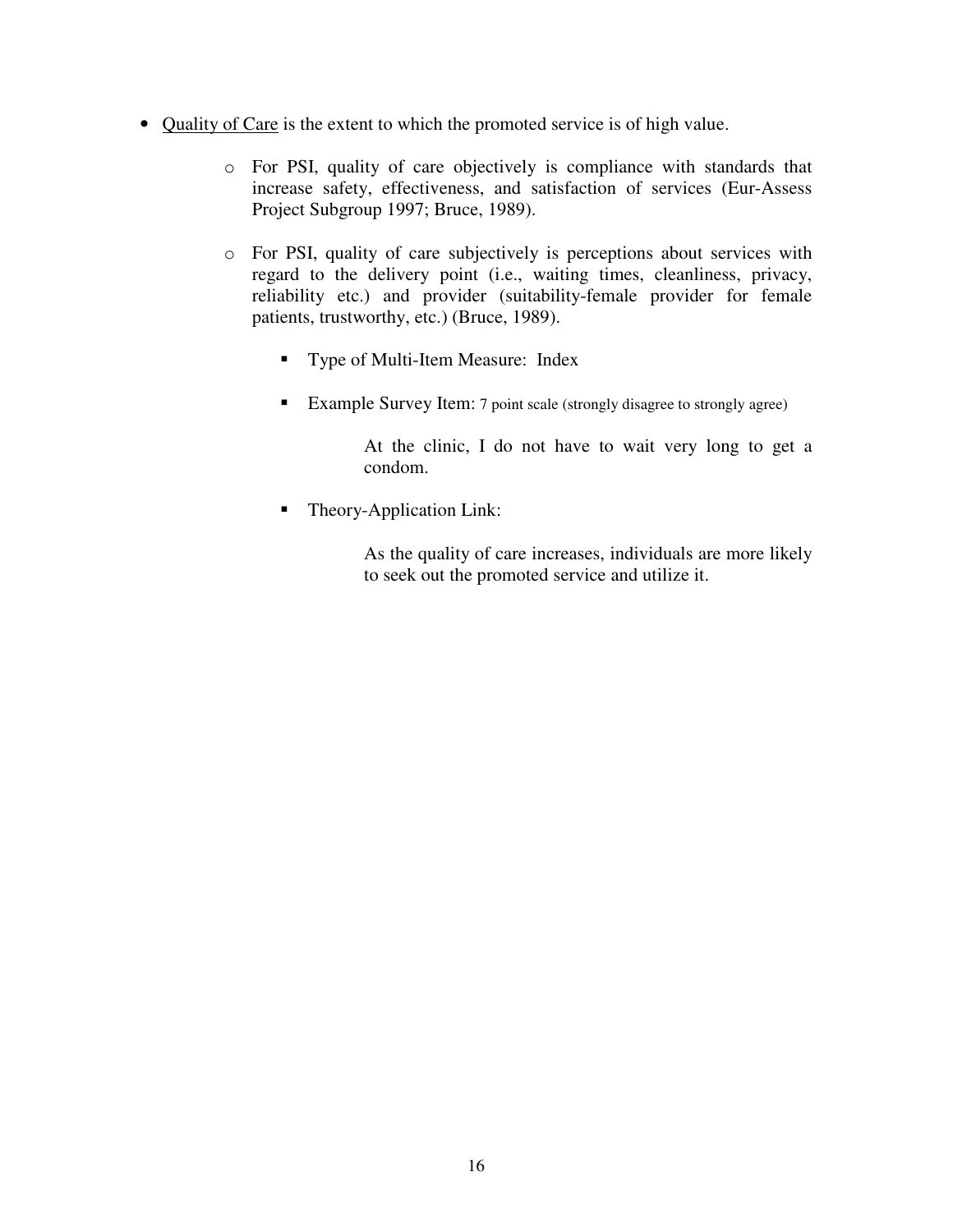- Social Norm is the behavioral standards which exist in the community for an individual to follow.
	- o For PSI, social norms objectively are the presence or absence of formal or informal laws, regulations, and rules that affect behavior (Andreasen, 1999).
	- o For PSI, social norms subjectively are the perceived standards for behavior accepted as usual practice.
		- **Type of Multi-Item Measure: Scale**
		- Example Survey Item: 7 point scale (strongly disagree to strongly agree)

Most of my friends carry condoms with them.

■ Theory-Application Link:

As more favorable social norms related to the promoted behavior exist, individuals are more likely to perform the promoted- behavior.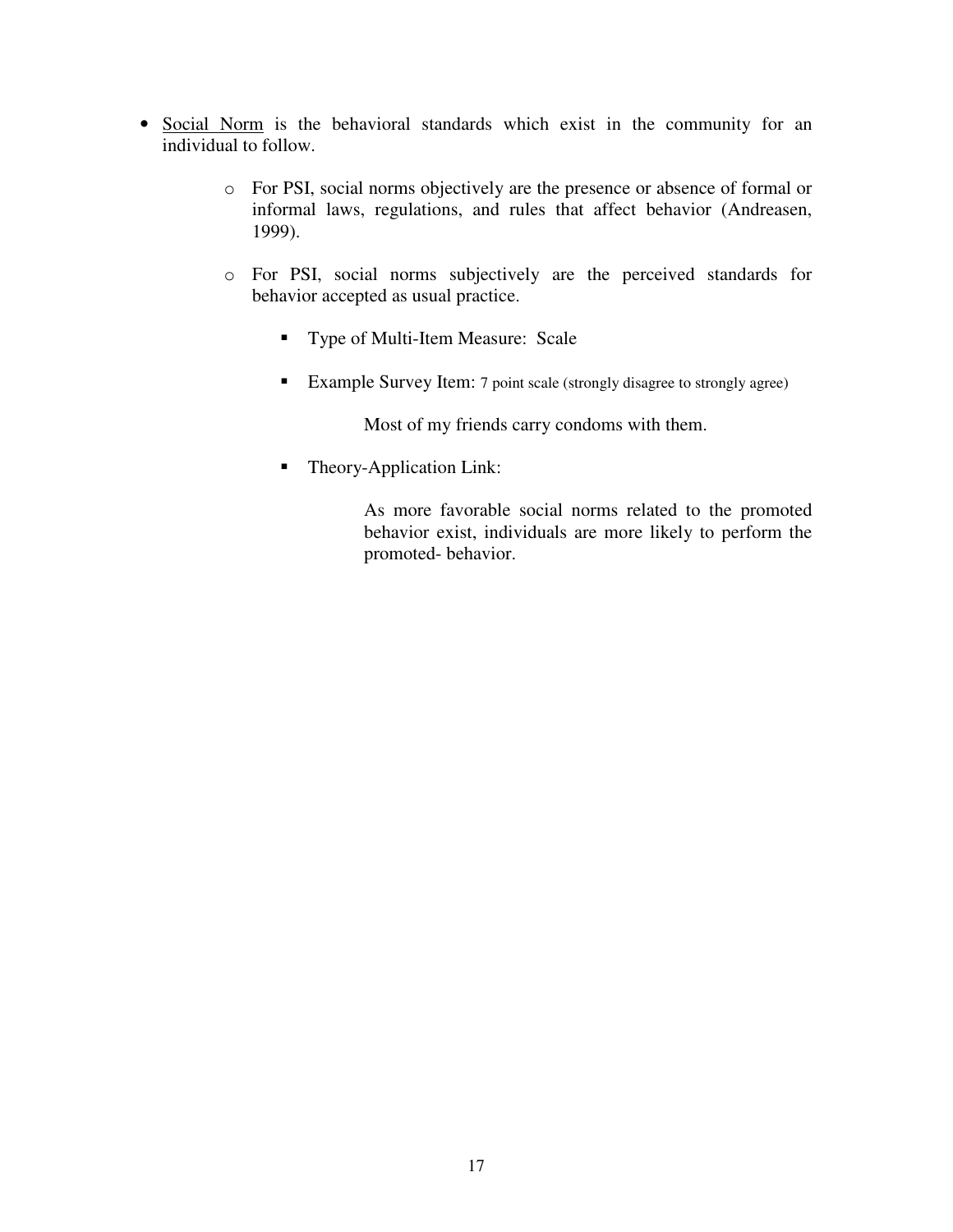#### *Ability*

Ability is an individual's skills or proficiencies needed to perform a promoted behavior. Ability bubbles are mutable by the social marketing agency, are controllable by the individual, and can be demonstrated (or have the potential to be seen) through some action. These bubbles can be measured objectively (i.e. measured responses not elicited from the target individual) or subjectively (i.e. measured responses elicited from the target individual), or both, and they are: knowledge, self efficacy, and social support.

- Knowledge is true facts accumulated through learning about objects, actions, and events (Clarke, 1992).
	- o For PSI, knowledge objectively is the ability to provide correct information about the public health problem (i.e., symptoms, causes, and transmission) when tested.
		- **Type of Multi-Item Measure: Index**
		- Example Survey Item: dichotomous response (correct or incorrect)

HIV can be transmitted by hugging.

Theory-Application Link:

As knowledge increases, individuals are more likely to perform the promoted behavior.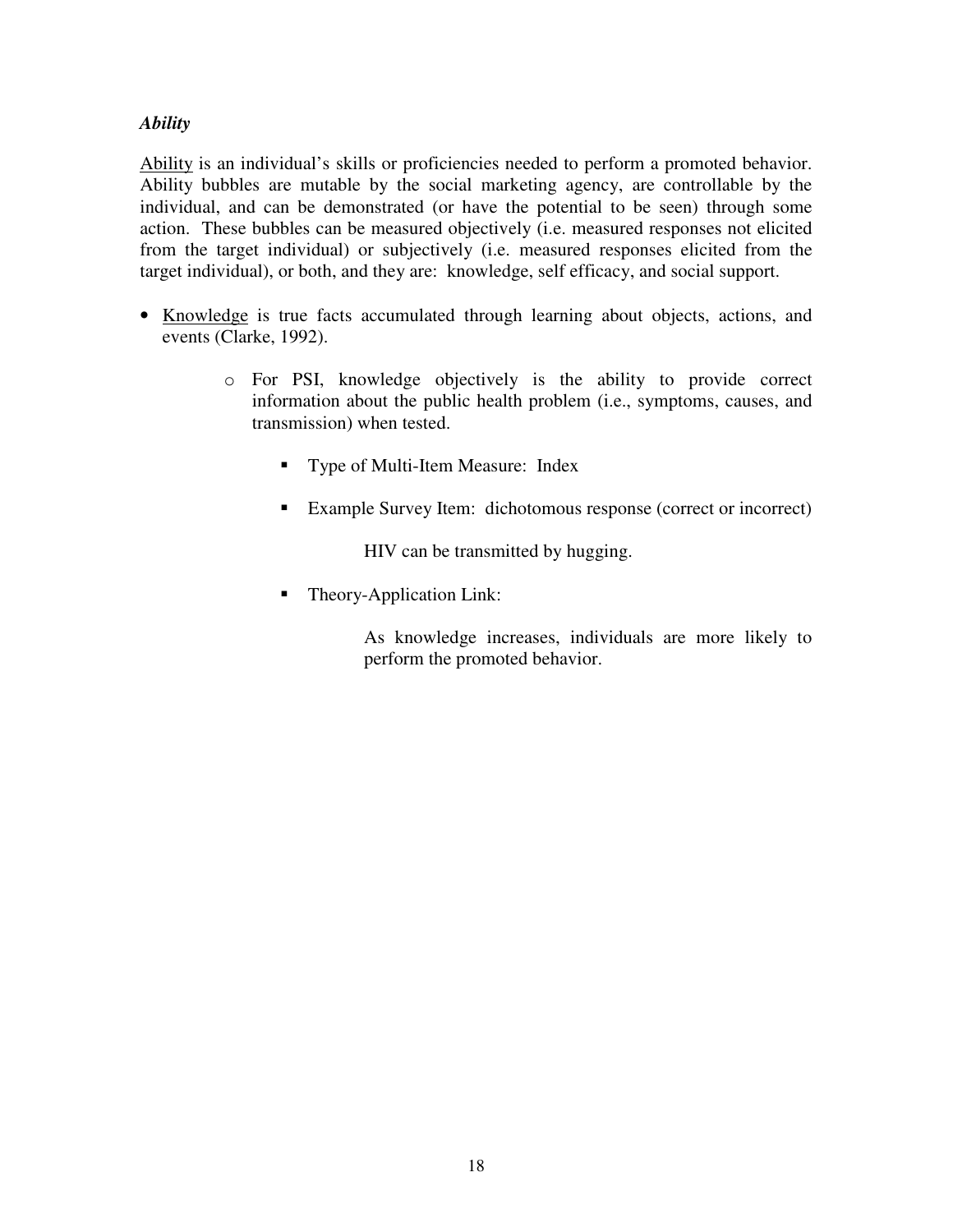- Self Efficacy is the belief that an individual is able to perform a promoted behavior effectively or successfully (Bandura, 1977).
	- o Self Efficacy subjectively is the perception about an individual's ability to perform a promoted behavior effectively.
		- **Type of Multi-Item Measure: Scale**
		- Example Survey Item: <sup>7</sup> point scale (strongly disagree to strongly agree)

I am capable of properly using a condom.

■ Theory-Application Link:

As self efficacy increases, individuals are more likely to perform the promoted behavior.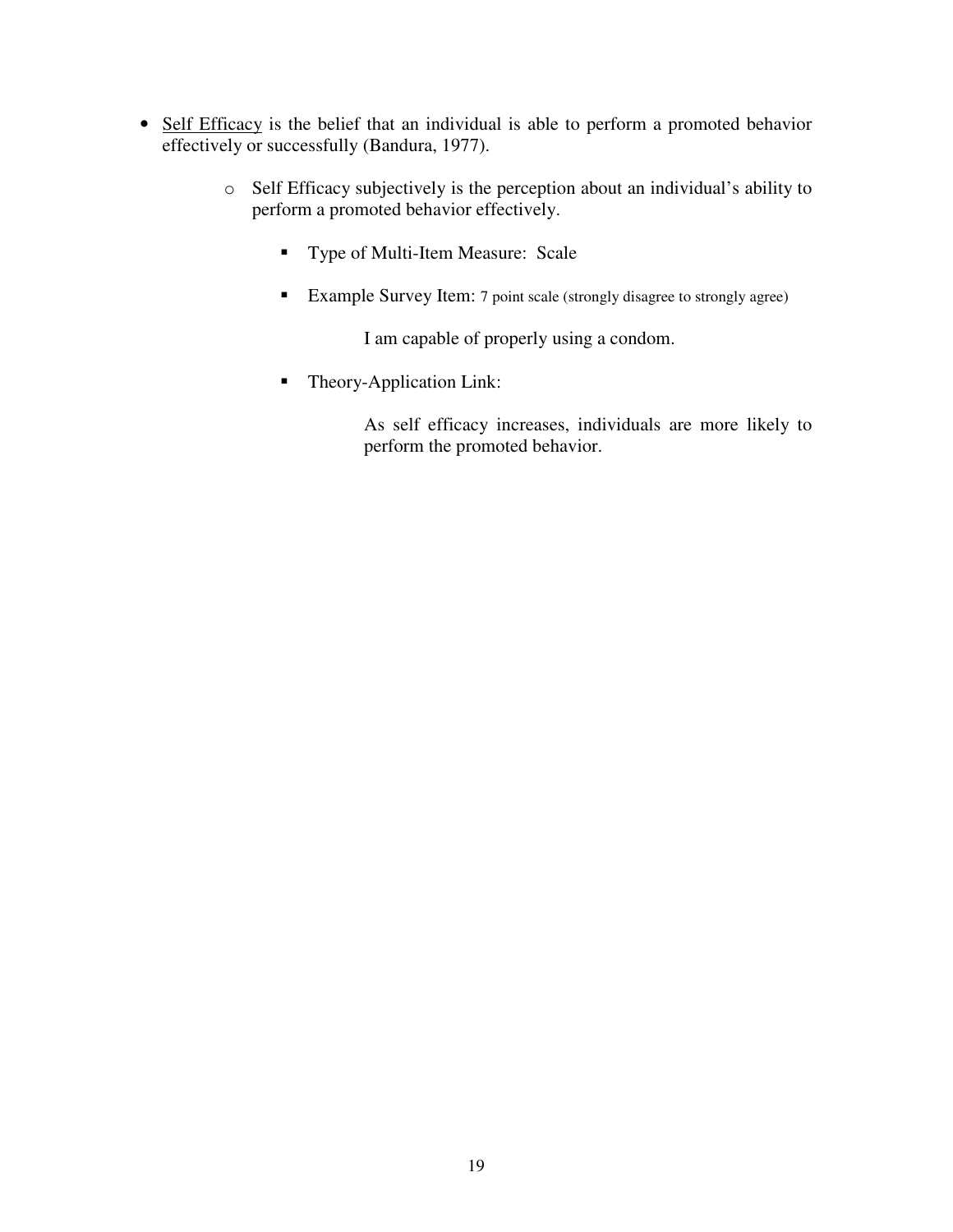- Social Support is the assistance that an individual gives/receives. Emotional support is activities that an individual does to make others feel loved and cared. Instrumental support is tangible help that an individual receives/provides. Informational support is help that an individual gets/offers through information (Seeman & Berkman, 1988).
	- o Social Support objectively is the number of times or length of time an individual gives or receives help.
	- o Social Support subjectively is the perception about the quantity (i.e., number of times, length of time, etc.) and quality (i.e., content, depth, mode, type, etc.) of help that an individual gives or receives.
		- Type of Multi-Item Measure: Scale
		- Example Survey Item: 7 point scale (strongly disagree to strongly agree)

I encourage my best friend to use a condom.

■ Theory-Application Link:

As the amount of social support increases, individuals are more likely to perform the promoted behavior.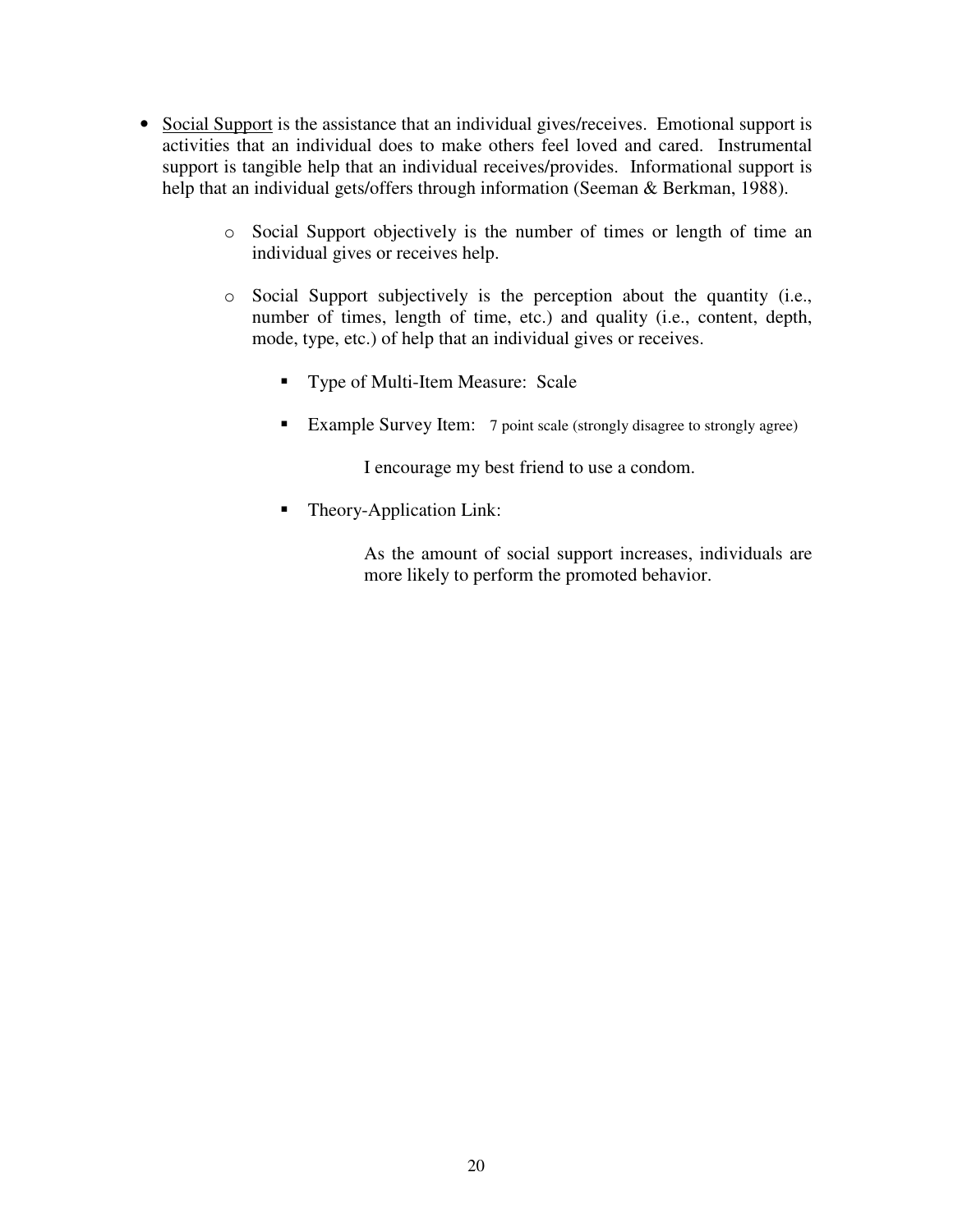#### *Motivation*

Motivation is an individual's arousal or desire to perform a promoted behavior. Motivation factors are mutable by the social marketing agency, are wholly within the control of the individual, and are not demonstrable. Motivation bubbles can only be measured subjectively (i.e. measured responses elicited from the target individual), and they are: attitude, belief, intention, locus of control, outcome expectation, subjective norm, threat (risk), and willingness to pay.

- Attitude is an evaluation or assessment of an object (Eagly & Chaiken, 1993).
	- o For PSI, an attitude is an individual's evaluation or assessment about the promoted behavior.
		- Type of Multi-Item Measure: Scale
		- Example Survey Item: 7 point scale (strongly disagree to strongly agree)

Wearing a condom is good.

■ Theory-Application Link:

As more favorable attitudes that are related to the promoted behavior exist, individuals are more likely to perform the promoted behavior.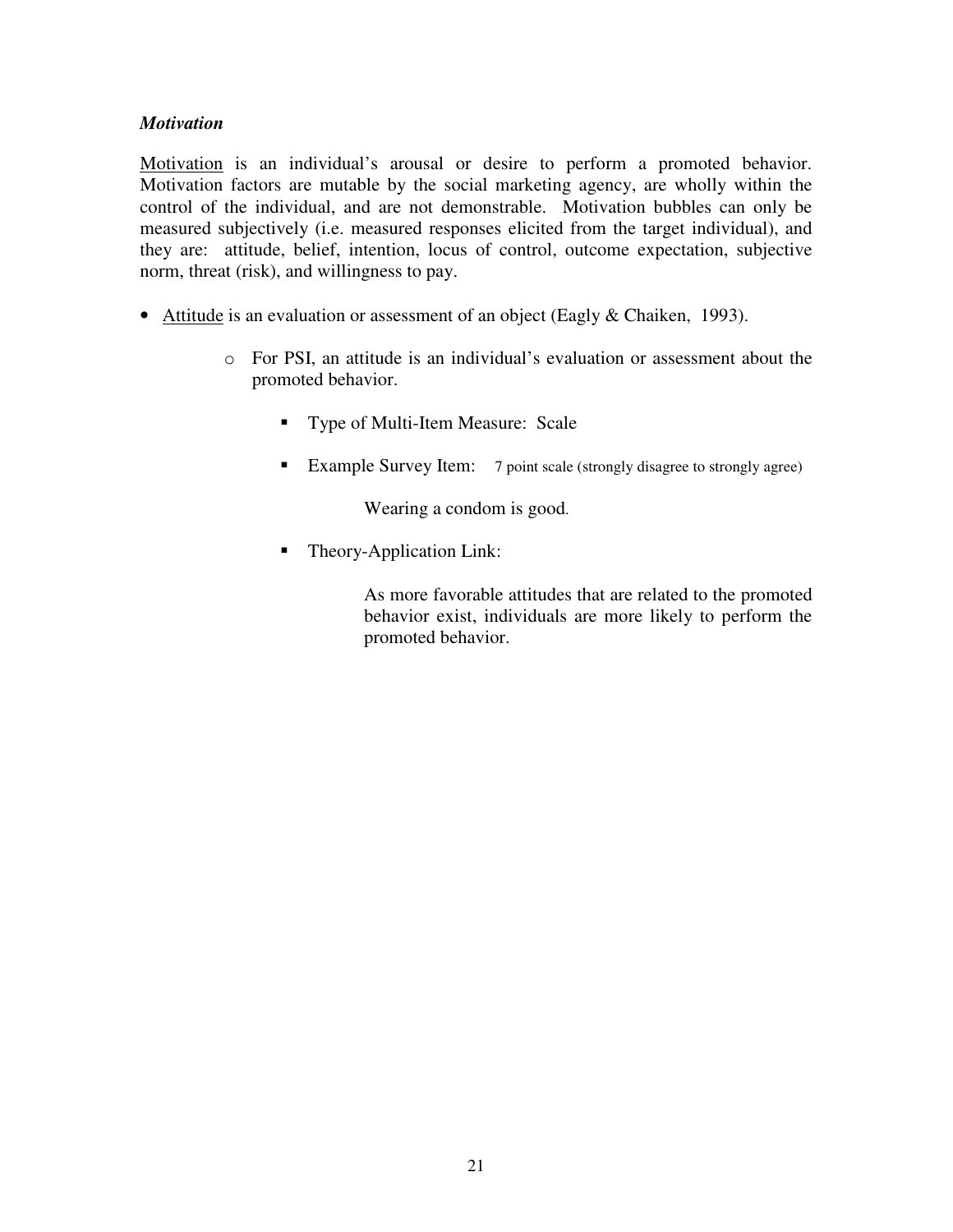- Belief is a perception about an object, which may or may not be true.
	- o For PSI, a belief is perception about the promoted behavior, which may or may not true. Typically, beliefs are about myths and misconceptions related to promoted behavior.
		- **Type of Multi-Item Measure: Scale**
		- **Example Survey Item:** 7 point scale (strongly disagree to strongly agree)

Wearing three condoms at the same time provides more protect against HIV than one condom.

• Theory-Application Link:

As more favorable beliefs are developed that relate to promoted behavior, individuals are more likely to perform the promoted behavior.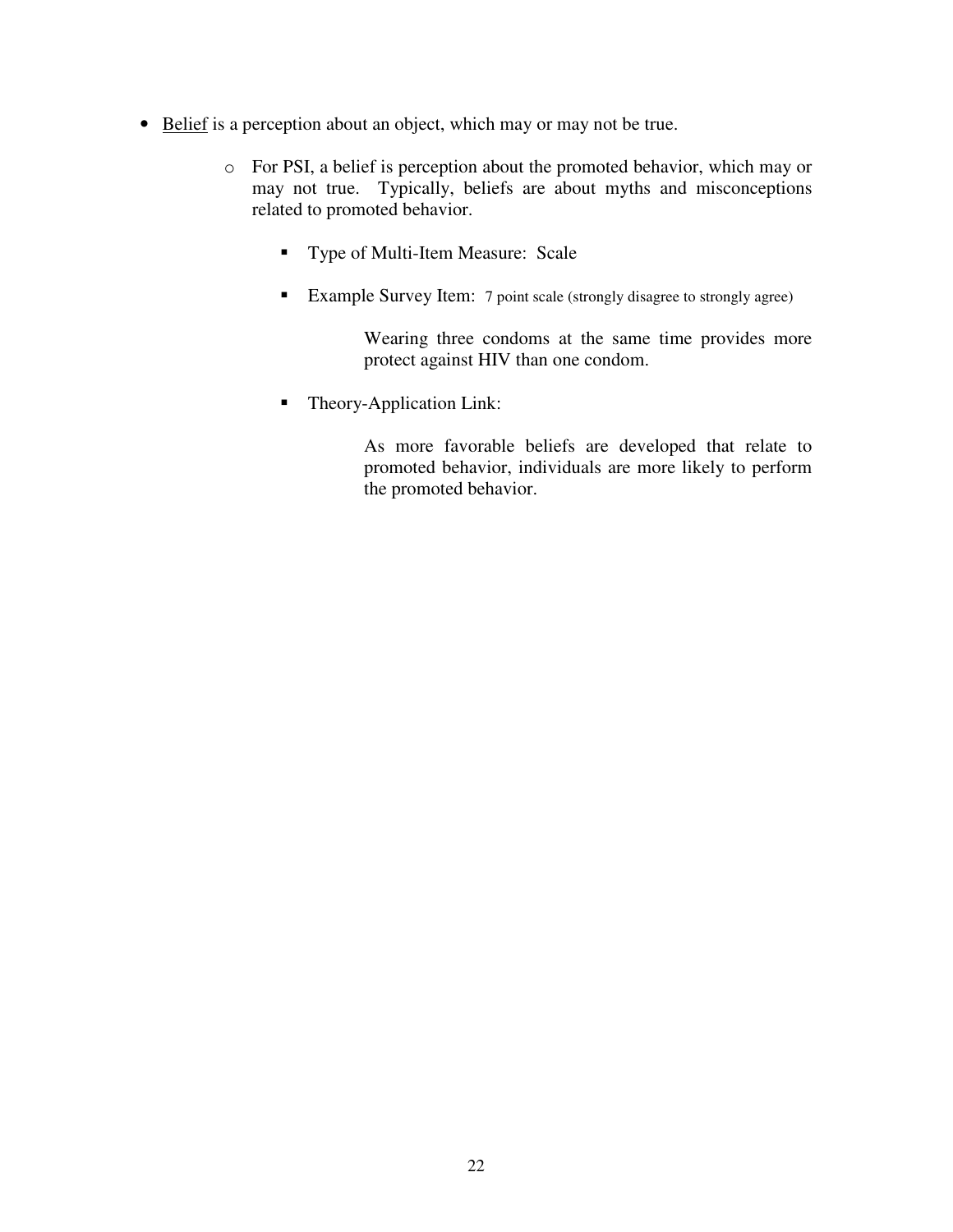- Intention is an individual's plan to perform the promoted behavior (Fishbein & Ajzen, 1975).
	- o For PSI, an intention is the future want or desire to perform the promoted behavior.
		- **Type of Multi-Item Measure: Scale**
		- Example Survey Item: 7 point scale (strongly disagree to strongly agree)

I intend to wear a condom next time I have sex with my partner.

• Theory-Application Link:

As behavioral intention increases, individuals are more likely to perform the promoted behavior.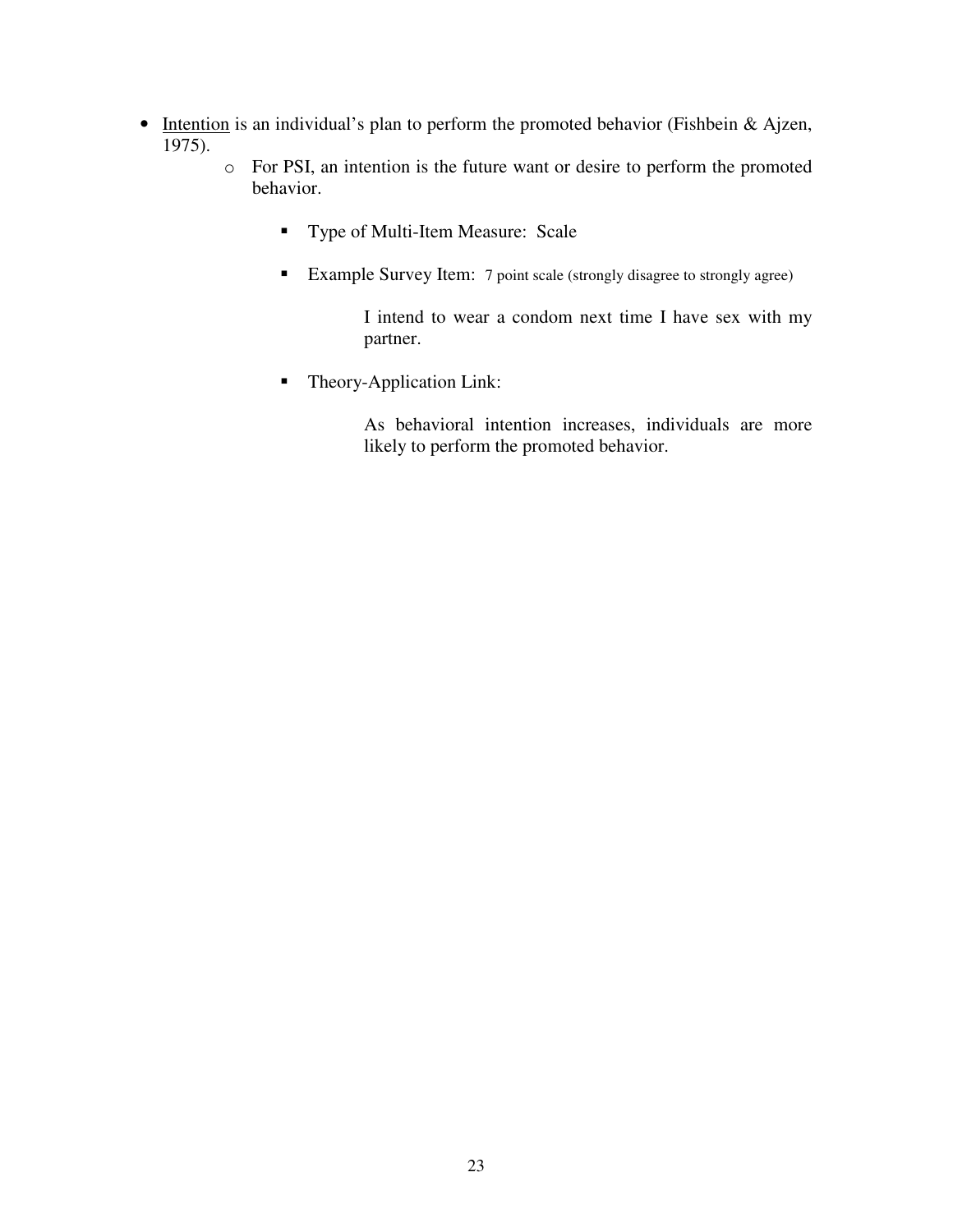- Locus of Control is the external or internal site of control in an individual's life. An external locus of control suggests that an individual's health is under the control of powerful others or is determined by fate, luck, or chance. An internal locus of control suggests that an individual's health is directly controlled by him/herself (Rotter, 1966).
	- o For PSI, locus of control is the site of control in an individual's life in relation to the promoted behavior.
		- **Type of Multi-Item Measure: Scale**
		- **Example Survey Item:** 7 point scale (strongly disagree to strongly agree)

God determines if I should use a condom next time I have sex.

• Theory-Application Link:

As an individual perceives their locus of control to be more internal than external, they are more likely to perform the promoted behavior.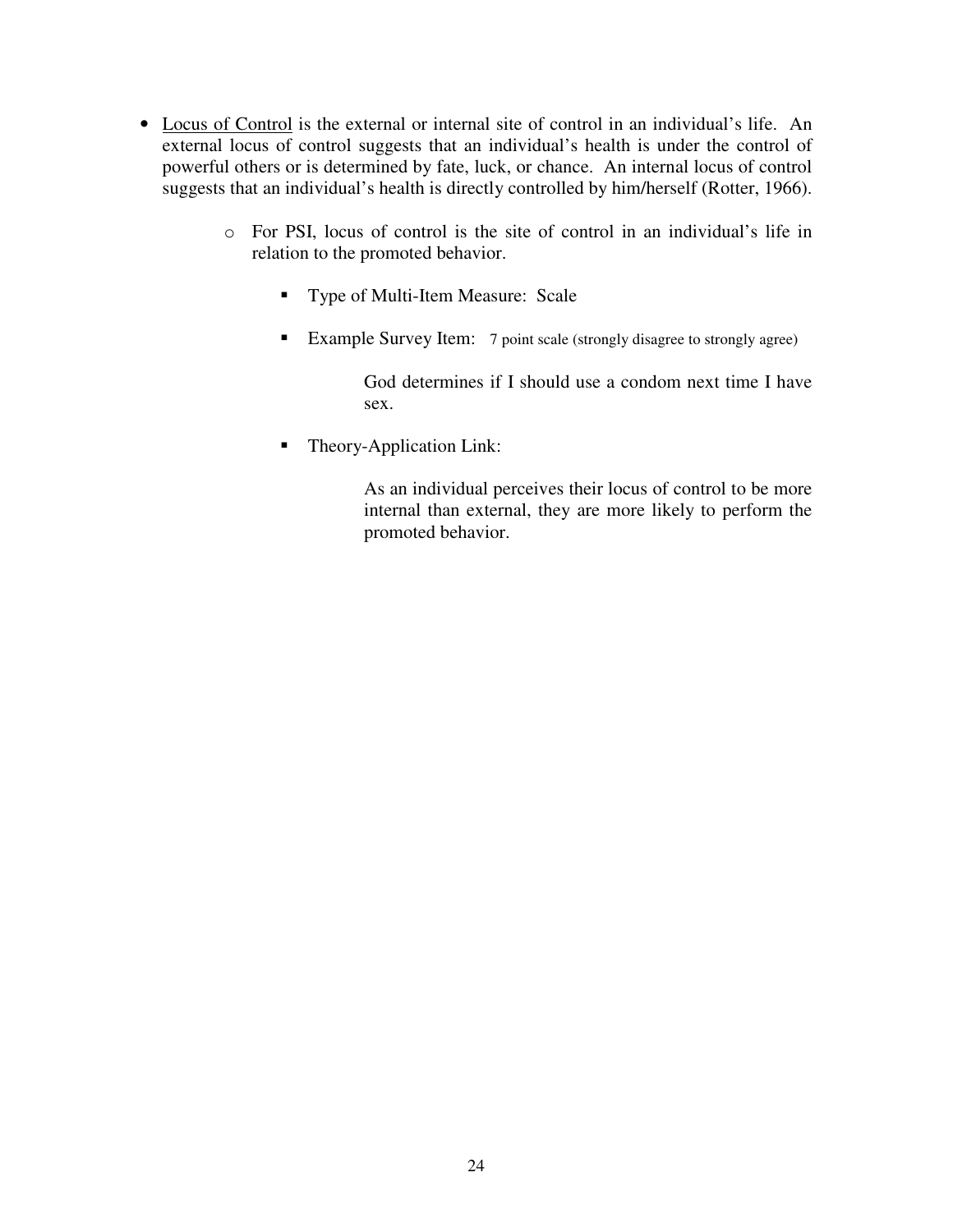- Outcome Expectation is the belief that an object or action is effective in fulfilling its purpose (Bandura, 1977).
	- o For PSI, outcome expectation is the belief that a promoted product, service, or behavior is effective in fulfilling it purpose as intended. Although outcome expectation may be largely defined as any perception or expectation related to the promoted product, service, or behavior's outcome, PSI narrows the definition specifically to a type of outcome expectation known as response efficacy.
		- **Type of Multi-Item Measure: Scale**
		- Example Survey Item: 7 point scale (strongly disagree to strongly agree)

Wearing a condom is an effective way to prevent the transmission of HIV.

■ Theory-Application Link:

As an individual's sense of outcome expectation increases, s/he is more likely to perform the promoted behavior.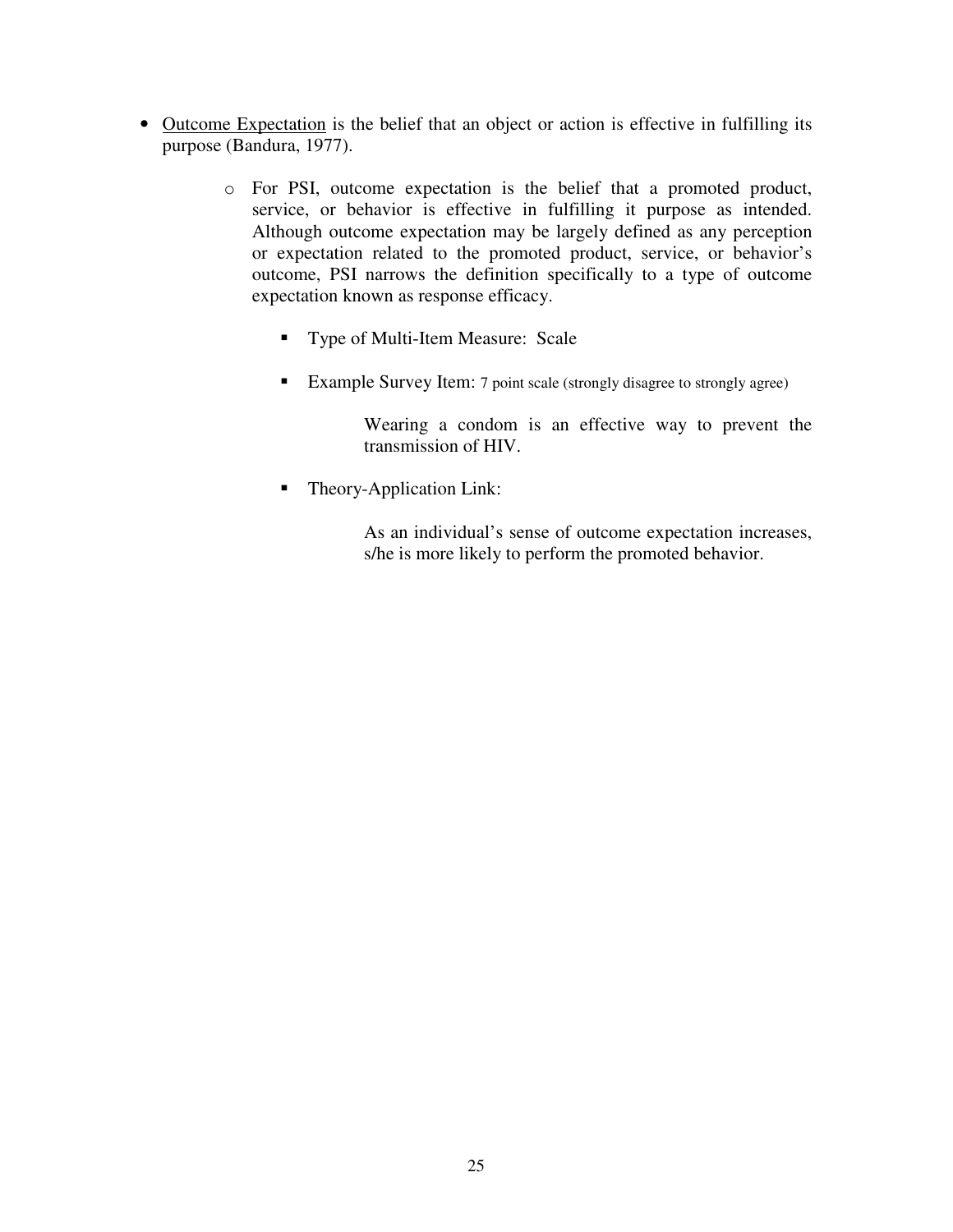- Subjective Norm is perceived pressures to comply with what an individual believes others in the social group believe about the promoted behavior (Fishbein & Ajzen, 1975).
	- o For PSI, subjective norm is perceived pressures in direct relation to the promoted behavior.
		- **Type of Multi-Item Measure: Scale**
		- **Example Survey Item:** 7 point scale (strongly disagree to strongly agree)

I believe that my best friend believes that I should wear a condom next time I have sex.

• Theory-Application Link:

As more favorable subjective norms that are related to promoted behavior exist, individuals are more likely to perform the promoted behavior.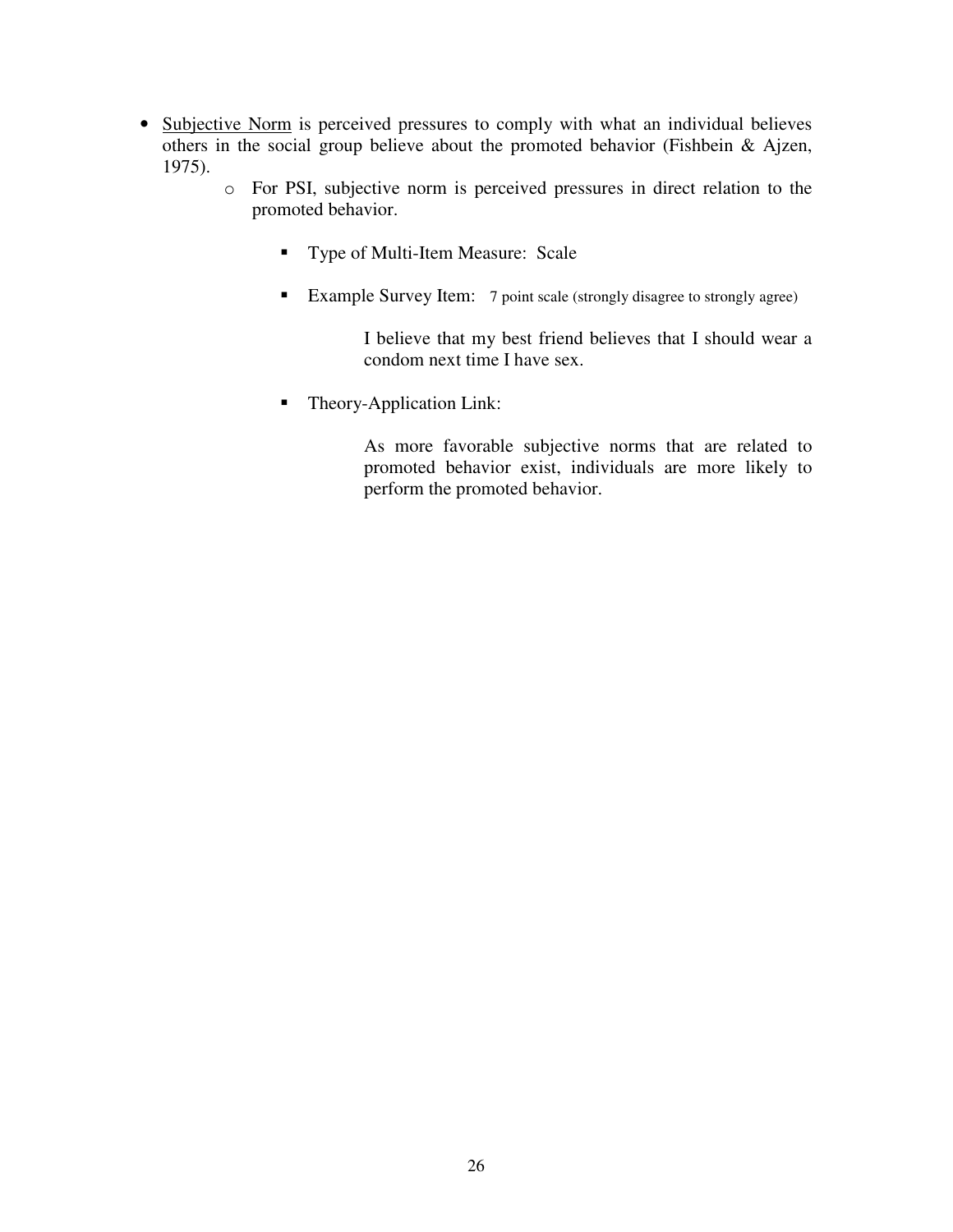- Threat (Risk) is a perceived dangerous or harmful event that exists in an individual's surroundings. Threat (risk) is comprised of two perceived dimensions: severity and susceptibility.
	- o For PSI, threat is first comprised of severity, which is an individual's perceived magnitude of the harm of the targeted public health problem (i.e., significance or seriousness of a public health problem, degree of physical, psychological, or economic harm caused by the public health problem, etc.) (Witte, 1992).
		- **Type of Multi-Item Measure: Scale**
		- Example Survey Item: 7 point scale (strongly disagree to strongly agree)

HIV/AIDS is a serious problem in my community.

Theory-Application Link:

As the level of severity increases, threat from the public health problem may also increase.

- o For PSI, threat is also created by susceptibility is an individual's perceived likelihood that the targeted public health problem negatively harms him/her (i.e., degree of vulnerability, personal relevance, risk of experiencing the public health problem) (Witte, 1992). Example survey item:
	- Type of Multi-Item Measure: Scale
	- Example Survey Item: 7 point scale (strongly disagree to strongly agree)

I feel vulnerable to getting HIV next time I have unprotected sex.

Theory-Application Link:

As the level of susceptibility increases, threat from the public health problem may also increase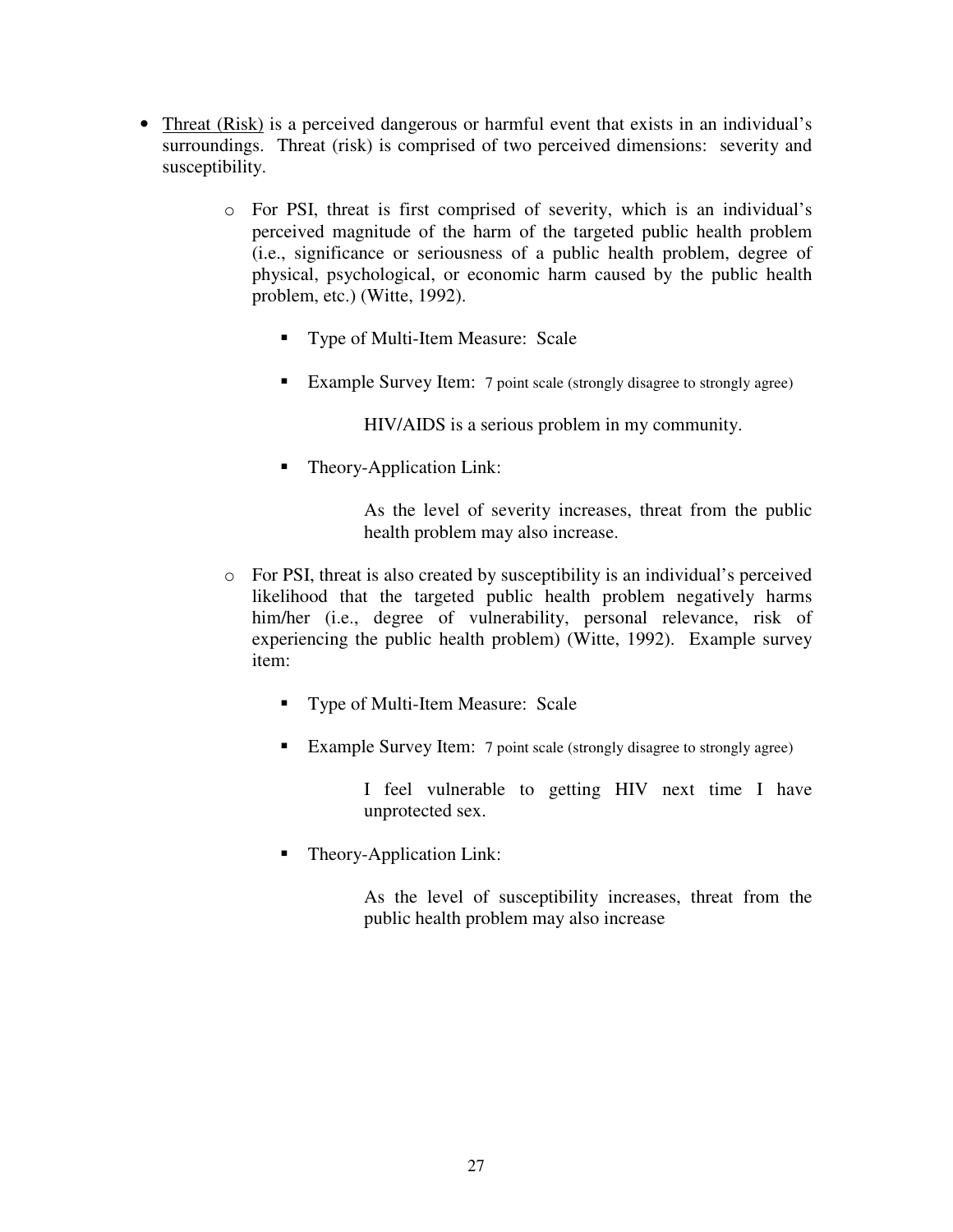Willingness to Pay is an individual's intention to pay for a promoted product or service.

- For PSI, willingness to pay is a theoretical estimate of the amount in currency an individual would pay for a promoted product or service (Foreit & Foreit, 2000).
	- Type of Multi-Item Measure: unclear at the present time
	- Example Survey Item: dichotomous response (yes or no)
		- 1. What price do you currently pay for a 3 pack of condoms?
		- 2. Would you pay  $X\%$  more?
		- 3a. If yes to 2, would you pay a higher increase?
		- 3b. If no to 2, would you pay a lower increase?
		- 4. What is the highest price you would pay?
		- 5. What would you do if the price were too high?
	- Theory-Application Link:

As an individual's willingness to pay for a promoted product or service increases, s/he may be more apt to obtaining and using the promoted product or service.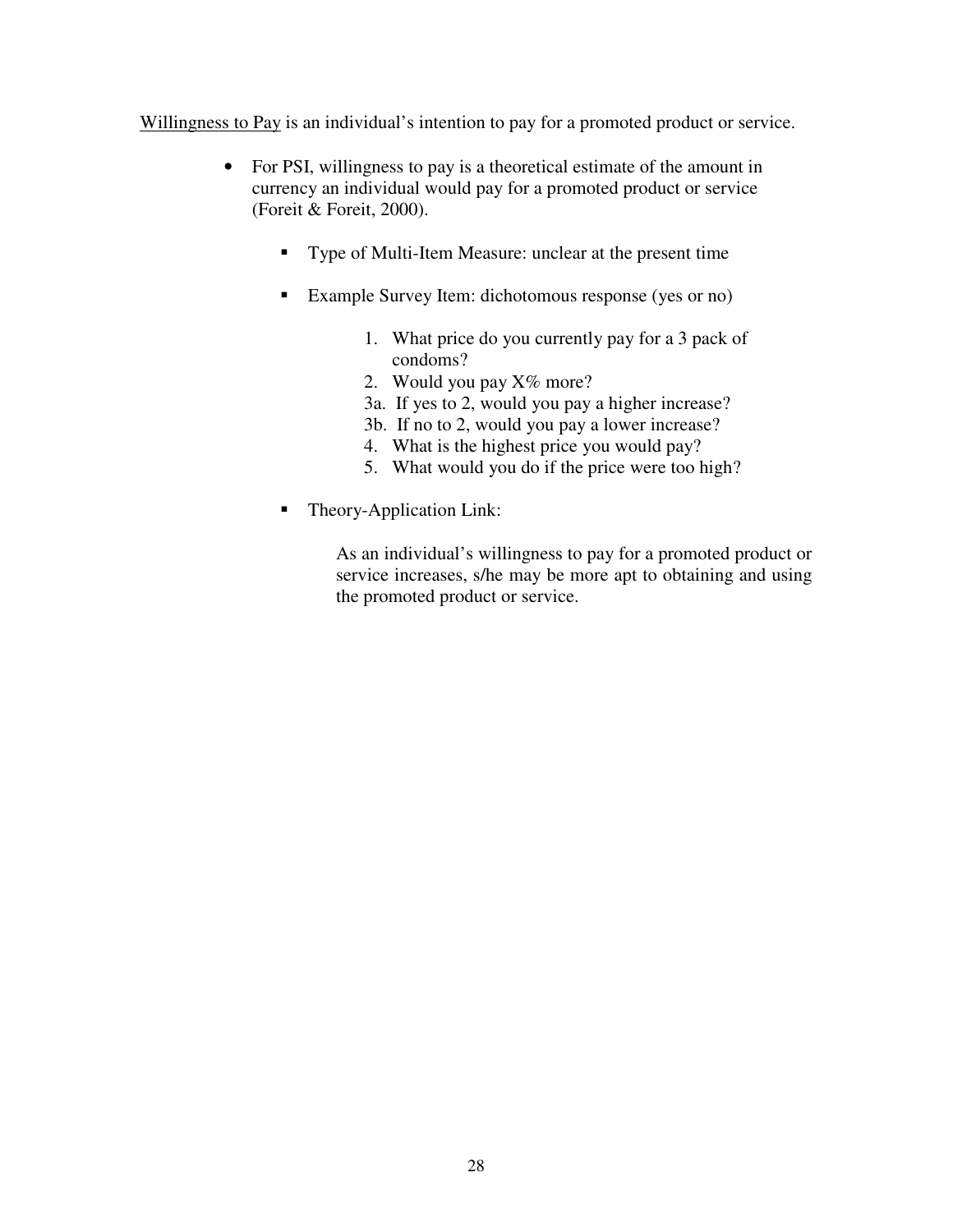#### **Population Characteristics: Definitions and Example Measures**

Although not formally part of "Bubbles, another set of constructs do exist in PERForM (Figure 4), which can influence behavioral change.

Population characteristics are measurable factors of individuals that are associated with behavior but are immutable by the social marketing agency. By definition then, population characteristics are not bubbles, but they can determine behavior and influence OAM, albeit much more distally than the proximally bubbles.

Population characteristics are categorized into four types: (1) socio-demographics, (2) communication interactivity, (2) personality traits, (3) socio-demographics, and (4) experience.

- Socio-Demographics are descriptive characteristics of the population.
	- o For PSI, socio-demographics typically are age, social and economic status, education, residence, religion, family size, and lifestyle habits.
- Communication Interactivity is the extent to which an individual has contact and interaction with channels which deliver messages about the social marketing instruments.
	- o For PSI, communication interactivity is related to a number of factors, but not limited to, media availability, media access, media use, exposure, reach, recall, and awareness.
- Experience is an accumulation of knowledge and skills through direct participation in events, activities, and situations.
	- o For PSI, past and current experiences, which are immutable, may contribute to behavior change. Some examples of such experiences are personal history with a given public health problem, interaction with others who have the disease, etc.
- Personality Traits are innate predispositions which influence individual's behavior, (Yamagishi & Yamagishi, 1994).
	- o For PSI, personality traits, such as interpersonal trust (i.e. a person's natural tendency to find others a trustworthy) can influence the probability of behavior change, especially when dealing with relational issues.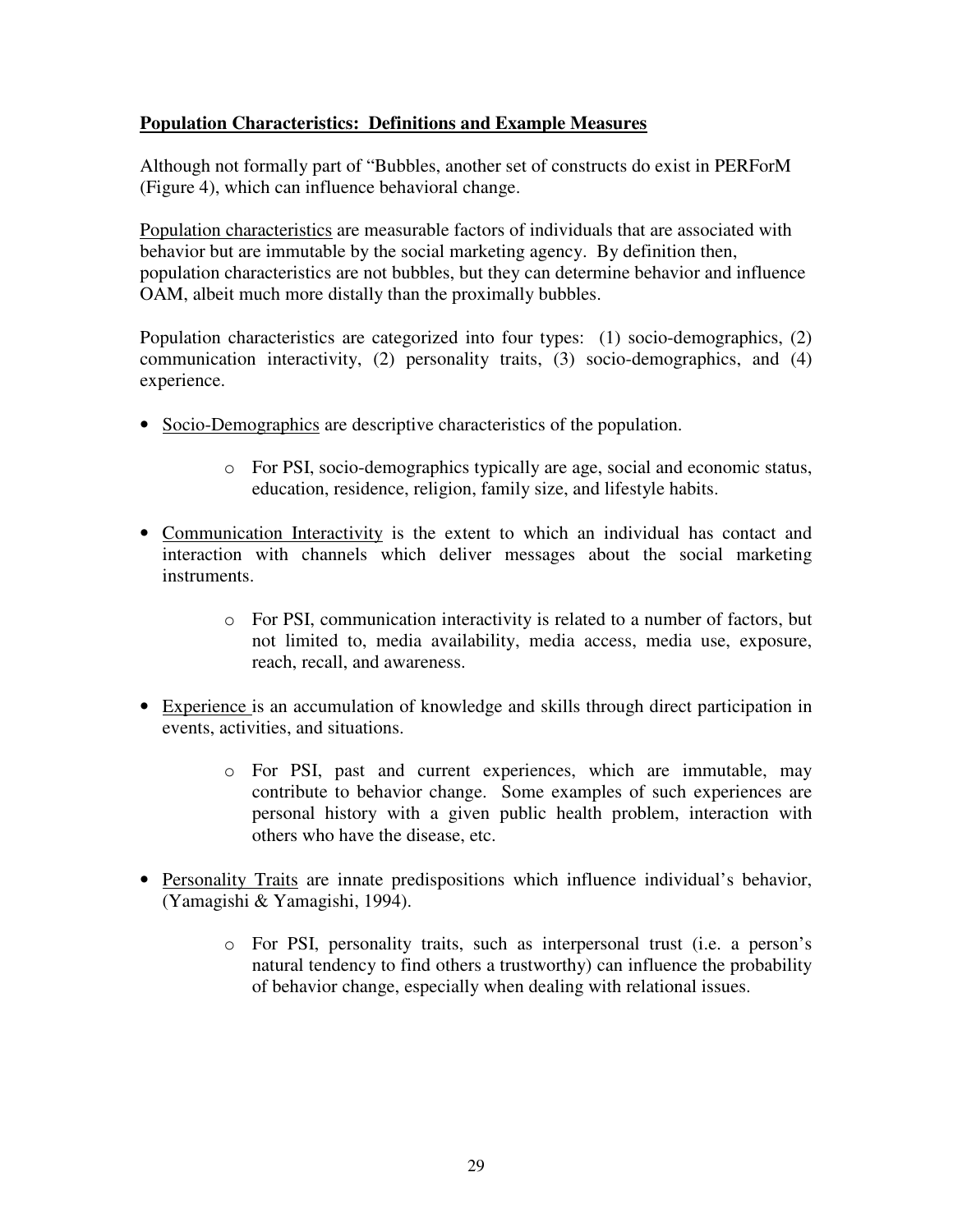#### **The Way Forward: Next Steps**

With this proposed revision to "Bubbles", a few next steps for the way forward should be explicated in order to disseminate it throughout PSI-DC and field offices.

First, much of the Phase 3 (2004) framework is already currently in place in various capacities under different social marketing activities. The newly proposed ideas can and should be expanded, integrated, and tested in relatively rapid fashion throughout trainings, capacity building work, donor proposals, log frames, and meetings.

Second, research using this framework is also under way through a number of projects implemented by PSI-DC-Research. Through the efforts of Project Scale, MAP, TRaC, and Exposure, many PSI researchers and programmers in field offices have been introduced through social marketing research trainings on what "Bubbles" is and how to use it to better under behavior change. These projects now should continue to aid staff to better measure, analyze, and understand "Bubbles" in order to make effective evidencebased programming decisions.

Finally, this version of "Bubbles" should not become static. In the future, our hope is that we can use our field experiences to expand and continue to develop this framework. With better measurement, new projects, more diffusion of ideas, and greater understanding, PSI can challenge "Bubbles" by globally testing it and sharing the results with stakeholders-internal and external to PSI.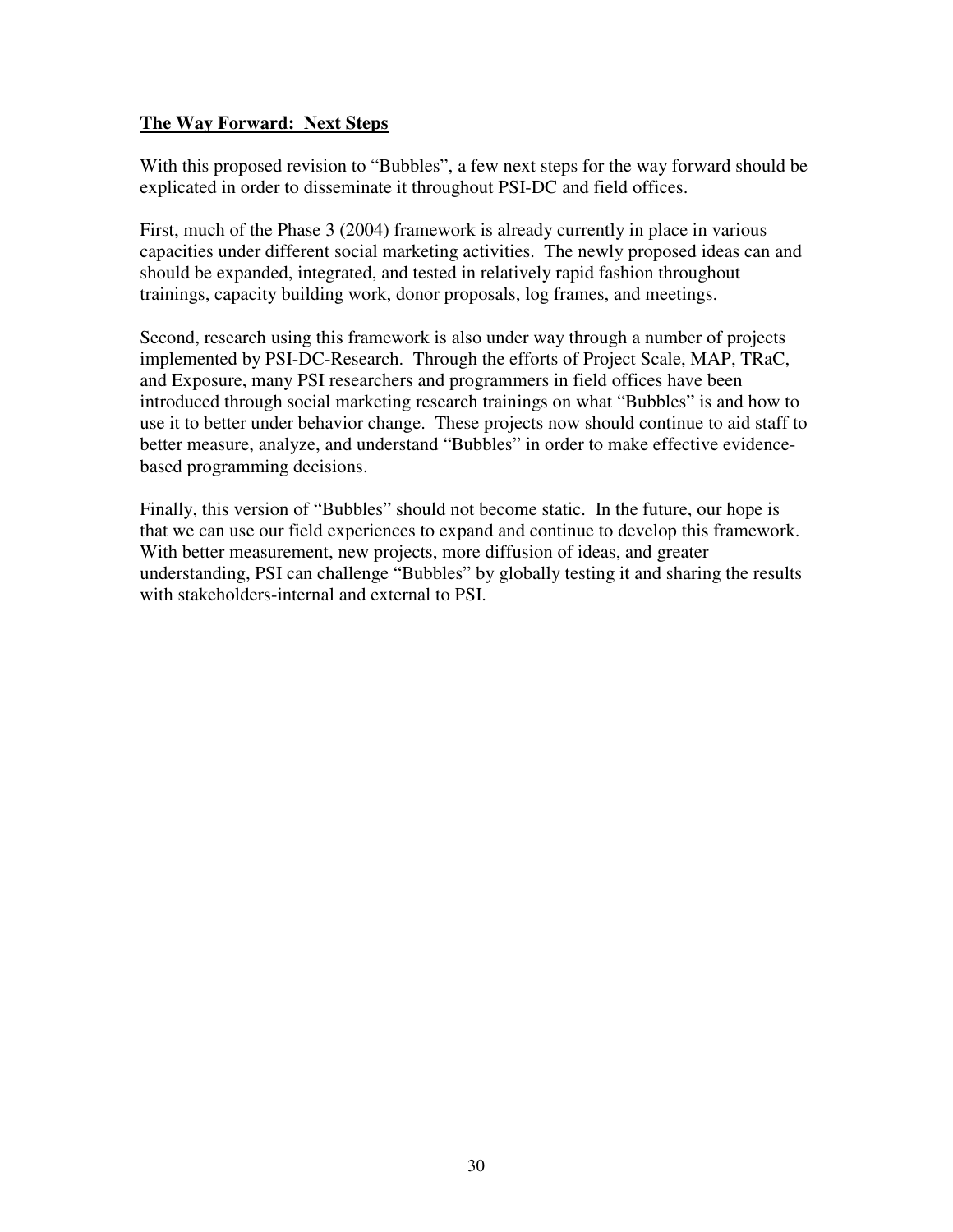#### **References**

- Andersen, R.M. (1995). Revisiting the behavioral model and access to medical care: does it matter? Journal of Health and Social Behavior, 36*,* 1-10.
- Bandura, A. (1977). Social learning theory. Englewood Cliffs, NJ: Prentice-Hall.
- Binney, W., Hall, J., and Shaw, M. (2004). A new social marketing model: testing and application of the MOA framework. http://130.195.95.71:8081/WWW/ANZMAC2001/anzmac/AUTHORS/pdfs/Binn ey.pdf.
- Bruce, J. (1989). Fundamental elements of the quality of care: a simple framework. Studies in Family Planning*, 21*, 61-91.
- Chapman, S. (2003). Project MAP: Measuring access and performance. Concept Paper, Washington, DC: Population Services International.
- Chapman, S. (2004). Evaluating Social Marketing Interventions. Chapter 7 in M. Thorogood & Y. Coombes (Eds.), Evaluating Health Promotion. Oxford: Oxford University Press.
- Clarke, R. (1992). Knowledge. Australian National University. http://www.anu.edu.au/people/Roger.Clarke/SOS/Know.html
- Conteh, L., & Hanson, K. (2003). Methods for studying private sector supply of public health products in developing countries: a conceptual framework and review. Social Science & Medicine, 57*,* 1147-1161.
- Dillon, W.R., & Gupta, S. (1996). A segment-level model of category volume and brand choice. Marketing Science, 1*,*
- Duncan, C., Jones, K., & Moon, G. (1996). Health-related behaviour in context: a multilevel modeling approach. Social Science & Medicine, 42*,* 817-830.
- Eagly, A. H., & Chaiken, S. (1993). The psychology of attitudes. Forth Worth, TX: Harcourt Brace Jovanovich.
- Eur-Assess Project Subgroup, (1997). Summary report. *International Journal of* Technology Assessment in Health Care, 13, 2, 1-22.
- Fishbein, M., & Ajzen, I. (1975). Belief, attitude, intention, and behavior. Reading, MA: Addison-Wesley.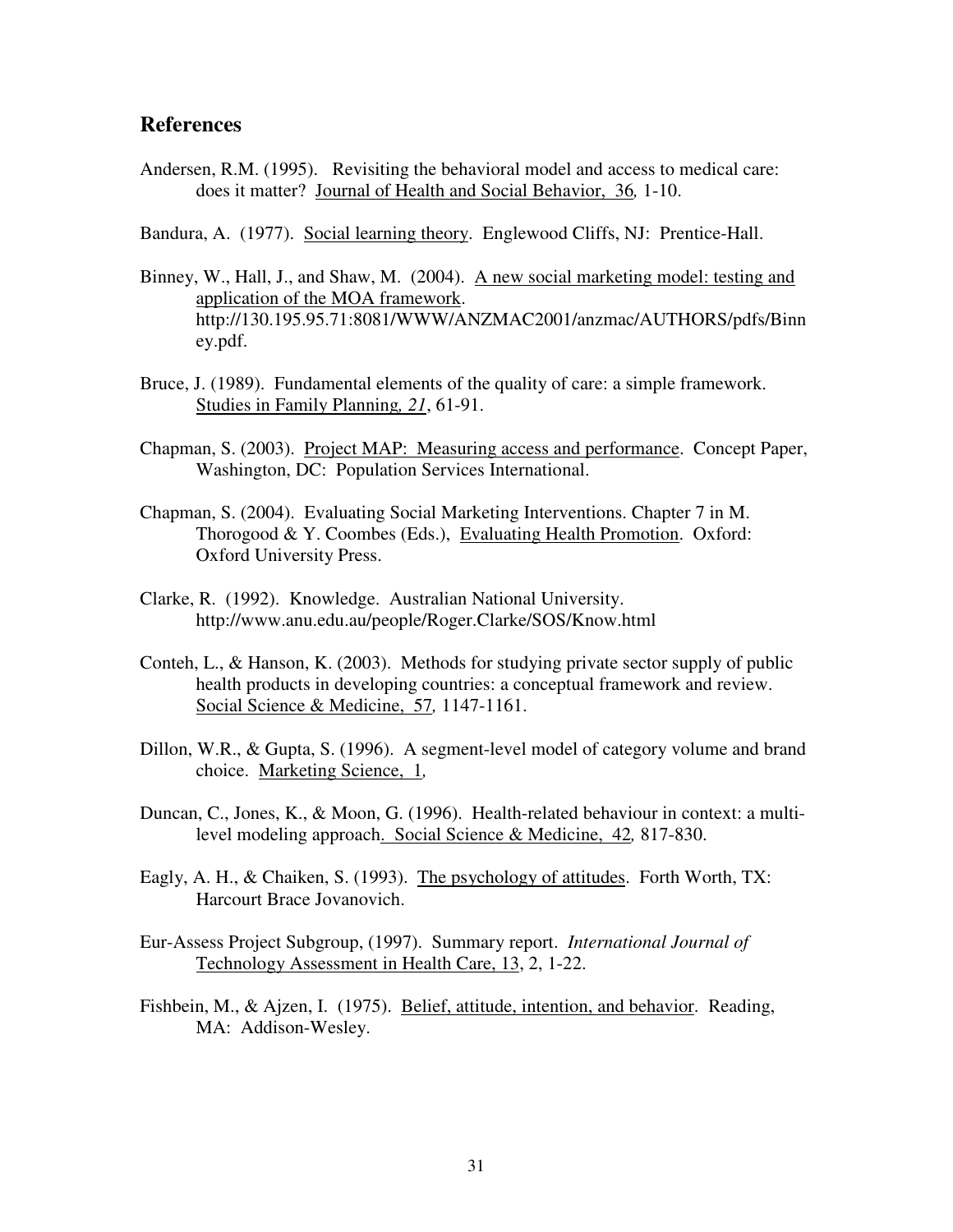- Foreit, K. G. & Foreit, J. R. (2000). Willingness to pay surveys for setting prices for reproductive health products and services. A user's manual. Population Council and Futures Group.
- Fournier, S. (1998). Consumers and Their Brands: Developing Relationship Theory in Consumer Research. The Journal of Consumer Research, 24*,* 343-373.
- Hallahan, K. (2000). Enhancing motivation, ability and opportunity to process public relations messages. Public Relations Review, 26*,* 463-480.
- Hoyer, W., & Brown, S.P. (1990). Effects of brand awareness on choice for a common, repeat-purchase product. Journal of Consumer Research, 17*,* 141-148.
- Kearns, R., & Moon, G. (2002). From medical to health geography: novelty, place and theory after a decade of change. Progress in Human Geography, 26*,* 605-625.
- MacInnis, D.J., Moorman, C., & Jaworski, B.J. (1991). Enhancing and measuring consumer's motivation, opportunity, and ability to process brand information from ads. Journal of Marketing , 55*,* 32-53.
- McDowell, W, & Sutherland, J. (2000). Choice versus chance: Using brand equity theory to explore TV audience lead-in effects, A case study. The Journal of Media Economics, 13*,* 233-247.
- Moorman, C., & Matulich, E. (1993). A model of consumers'preventive health behaviors: the role of health motivation and health ability. Journal of Consumer Research, 20*,* 209-228.
- Rogers, E. (2003). Diffusion of Innovations, 5<sup>th</sup> Edition. New York: The Free Press.
- Rosero-Bixby, L. (in press). Spatial access to health care in Costa Rica and its equity: a GIS-based study. Social Science & Medicine*,*
- Rothschild, M. (1999). Carrots, Sticks, and Promises: A Conceptual Framework for the Management of Public Health and Social Issue Behaviors. Journal of Marketing, 63*,* 24-37.
- Rotter, J. B. (1966). Generalized expectancies for internal versus external control of reinforcement. Psychological Monographs, 80, 1-27.
- Royle, J., Cooper, L, & Stockdale, R. (1999-2000). The use of branding by trade publishers: An investigation into marketing the book as a brand name product. Publishing Research Quarterly, 3-13.
- Rothschild, M. (1999). Carrots, Sticks, and Promises: A Conceptual Framework for the Management of Public Health and Social Issue Behaviors. *Journal of Marketing, 63,* 24-37.